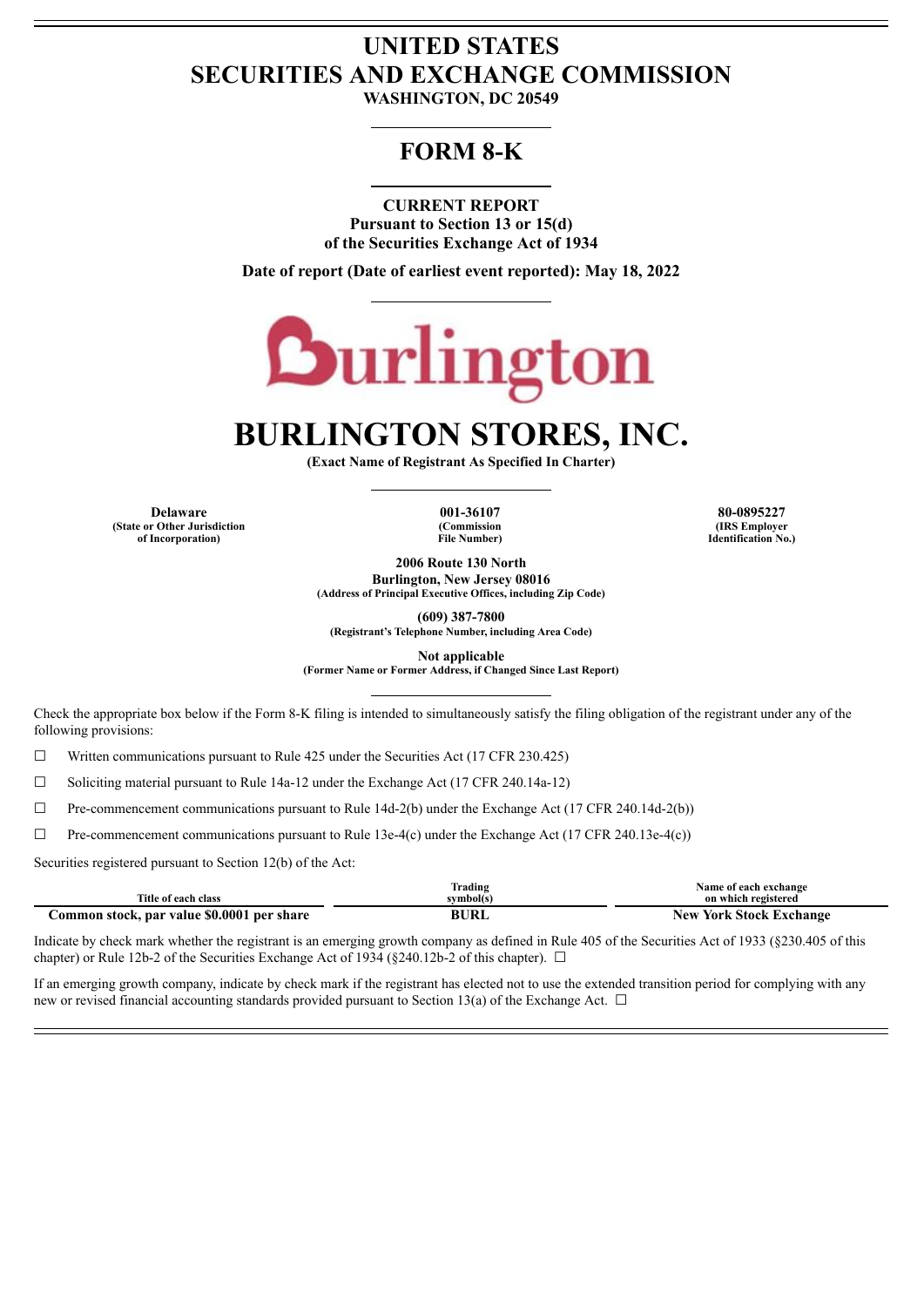#### Item 5.02. Departure of Directors or Certain Officers; Election of Directors; Appointment of Certain Officers; Compensatory **Arrangements of Certain Officers.**

# *Adoption of Burlington Stores, Inc. 2022 Omnibus Incentive Plan*

At the 2022 Annual Meeting of Stockholders of Burlington Stores, Inc. (the "Company") held on May 18, 2022 (the "Annual Meeting"), the Company's stockholders approved the Burlington Stores, Inc. 2022 Omnibus Incentive Plan ("2022 Plan"), which previously had been approved by the Company's Board of Directors (the "Board") subject to stockholder approval. The 2022 Plan replaces the Burlington Stores, Inc. 2013 Omnibus Incentive Plan (the "Prior Plan") and is largely based on the Prior Plan, but with updates to the available shares and other administrative changes. The following paragraphs provide a summary of certain terms of the 2022 Plan.

Consistent with the Prior Plan, the purpose of the 2022 Plan is to enhance the profitability and value of the Company for the benefit of its stockholders by enabling the Company to offer eligible employees, consultants and non-employee directors of the Company and its affiliates cash and stock-based incentives in order to attract, retain and reward such individuals and strengthen the mutuality of interests between such individuals and the Company's stockholders.

Under the 2022 Plan, the Company may grant: (i) nonqualified stock options; (ii) incentive stock options (within the meaning of Section 422 of the Internal Revenue Code of 1986, as amended); (iii) stock appreciation rights; (iv) restricted stock and restricted stock units; (v) other stock-based awards; (vi) other-cash based awards; and (vii) performance awards. Subject to the terms and conditions of the 2022 Plan, the number of shares of Company common stock authorized for grants under the 2022 Plan is 5,470,000 shares plus the number of shares that remained available for future grant under the Prior Plan as of the effectiveness of the 2022 Plan. The 2022 Plan uses a fungible share counting method, such that full value awards (i.e., stock awards other than stock options and stock appreciation rights) will reduce the 2022 Plan's share reserve at a ratio of two shares for every share subject to the full value award and appreciation awards (i.e., stock options and stock appreciation rights) will reduce the share reserve on a one-for-one basis.

The foregoing description of the 2022 Plan does not purport to be complete and is qualified in its entirety by reference to the complete text of the 2022 Plan, which is attached hereto as Exhibit 10.1 and is incorporated herein by reference.

#### **Item 5.07. Submission of Matters to a Vote of Security Holders.**

A total of 63,514,480 shares of the Company's common stock, representing 96.09% of the shares outstanding and eligible to vote and constituting a quorum, were voted at the Annual Meeting. The Company's stockholders voted on the following proposals at the Annual Meeting:

- the election of three directors of the Company to serve for a term of three years;
- the ratification of the appointment of Deloitte & Touche LLP as the Company's independent registered certified public accounting firm for the fiscal year ending January 28, 2023;
- an advisory vote regarding the compensation of the Company's named executive officers; and
- the approval of the 2022 Plan.

The proposals are described in more detail in the Company's Definitive Proxy Statement on Schedule 14A filed with the Securities and Exchange Commission (the "SEC") on April 1, 2022, as supplemented by that certain Supplement to the Proxy Statement on Schedule 14A filed with the SEC on April 8, 2022. The final voting results with respect to each proposal are set forth below.

1. Election of Directors

| Name             | For        | Against   | Abstained | <b>Broker Non-Votes</b> |
|------------------|------------|-----------|-----------|-------------------------|
| John J. Mahoney  | 58.777.380 | 3.710.154 | 6.512     | .020.434                |
| Laura J. Sen     | 62.248.504 | 239.341   | 6.201     | 0.020.434               |
| Paul J. Sullivan | 60.854.242 | 1.607.813 | 31.991    | 1.020.434               |

2. Ratification of Appointment of Independent Registered Certified Public Accounting Firm

| For                                                          | Against   | Abstained | <b>Broker Non-Votes</b> |
|--------------------------------------------------------------|-----------|-----------|-------------------------|
| 61,849,747                                                   | 1,657,928 | 6,805     | $\theta$                |
|                                                              |           |           |                         |
| 3. Advisory Vote on Compensation of Named Executive Officers |           |           |                         |
| For                                                          | Against   | Abstained | <b>Broker Non-Votes</b> |
| 59,123,650                                                   | 3,342,671 | 27,725    | 1,020,434               |
|                                                              |           |           |                         |
| 4. Approval of the 2022 Plan                                 |           |           |                         |
| For                                                          | Against   | Abstained | <b>Broker Non-Votes</b> |
| 60,141,945                                                   | 2,347,927 | 4,174     | 1,020,434               |
|                                                              |           |           |                         |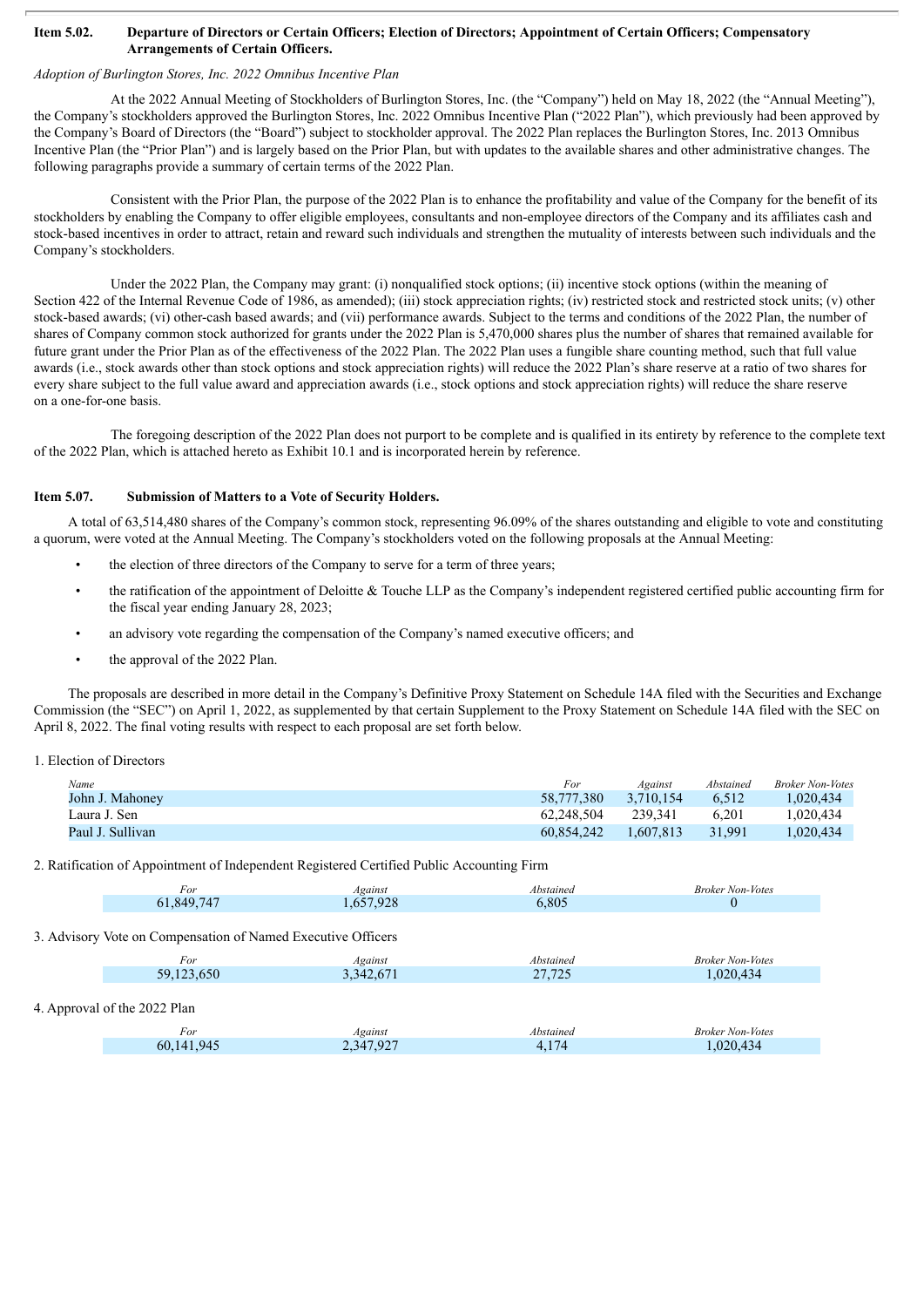# **Item 9.01. Financial Statements and Exhibits.**

(d) Exhibits

| Exhibit<br>No. | <b>Description</b>                                                          |
|----------------|-----------------------------------------------------------------------------|
| 10.1           | Burlington Stores, Inc. 2022 Omnibus Incentive Plan                         |
| 104            | Cover Page Interactive Data File (embedded within the Inline XBRL document) |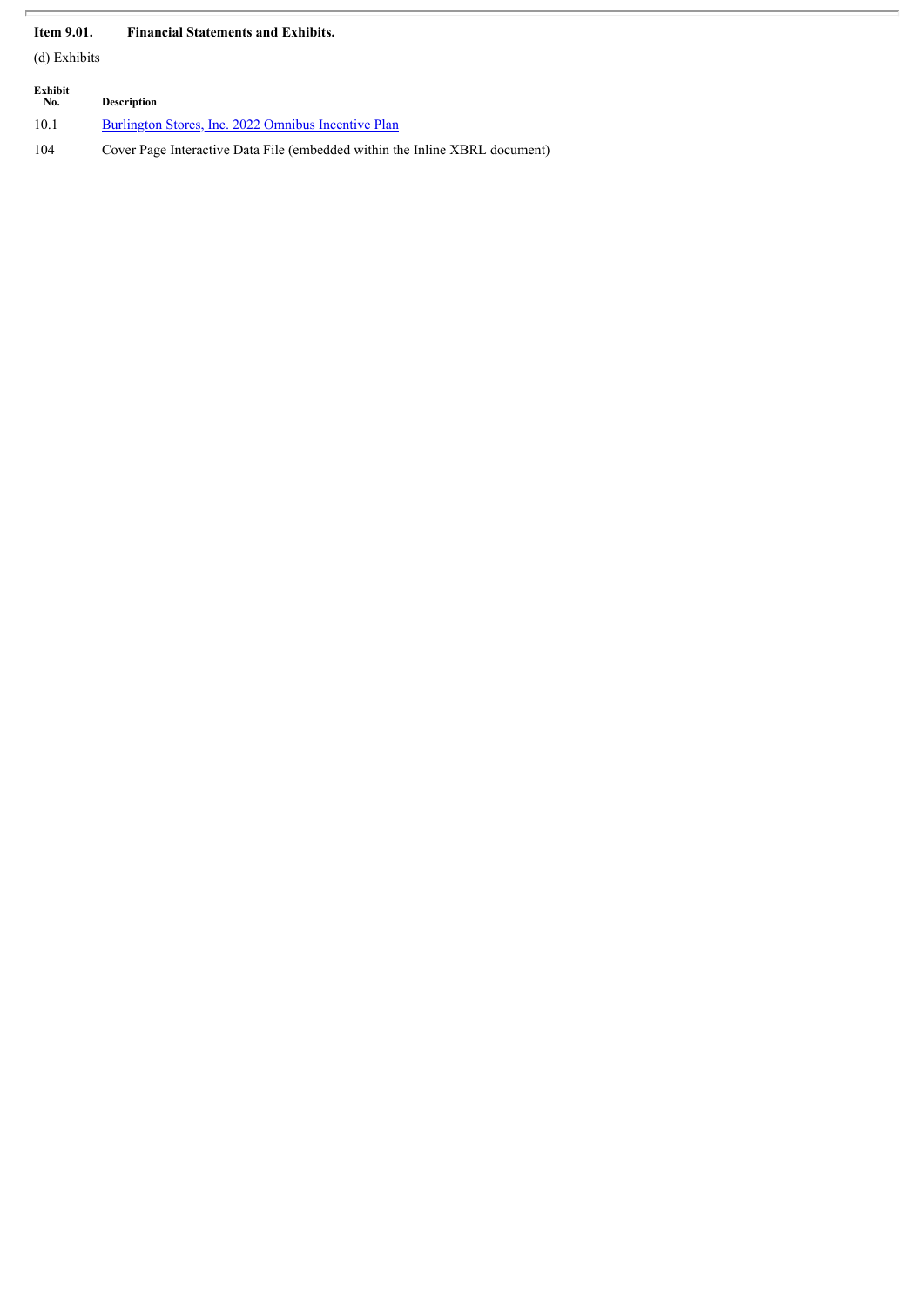# **SIGNATURE**

Pursuant to the requirements of the Securities Exchange Act of 1934, the registrant has duly caused this report to be signed on its behalf by the undersigned hereunto duly authorized.

# **BURLINGTON STORES, INC.**

/s/ David Glick

David Glick Group Senior Vice President of Investor Relations and Treasurer

Date: May 24, 2022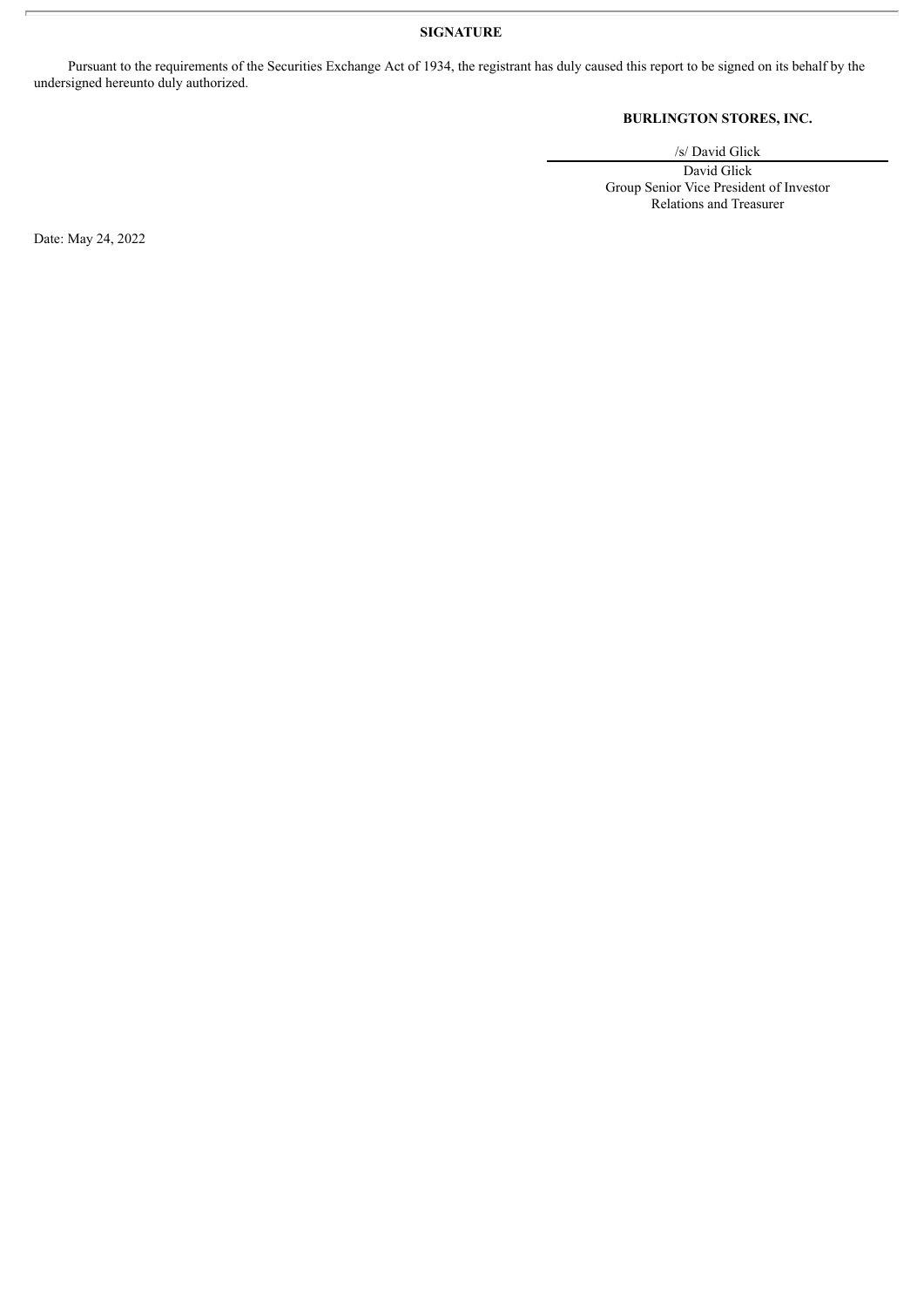#### **BURLINGTON STORES, INC.**

## **2022 OMNIBUS INCENTIVE PLAN**

#### **ARTICLE I PURPOSE**

<span id="page-4-0"></span>The purpose of this **BURLINGTON STORES, INC.** 2022 Omnibus Incentive Plan is to enhance the profitability and value of the Company for the benefit of its stockholders by enabling the Company to offer Eligible Individuals cash and stock-based incentives in order to attract, retain and reward such individuals and strengthen the mutuality of interests between such individuals and the Company's stockholders. The Plan is effective as of the date set forth in Article XV.

#### **ARTICLE II DEFINITIONS**

For purposes of the Plan, the following terms shall have the following meanings:

**2.1 "Affiliate"** means each of the following: (a) any Subsidiary; (b) any Parent; (c) any corporation, trade or business (including, without limitation, a partnership or limited liability company) which is directly or indirectly controlled 50% or more (whether by ownership of stock, assets or an equivalent ownership interest or voting interest) by the Company or one of its Affiliates; (d) any trade or business (including, without limitation, a partnership or limited liability company) which directly or indirectly controls 50% or more (whether by ownership of stock, assets or an equivalent ownership interest or voting interest) of the Company; and (e) any other entity in which the Company or any of its Affiliates has a material equity interest and which is designated as an "Affiliate" by resolution of the Committee; provided that, unless otherwise determined by the Committee, the Common Stock subject to any Award constitutes "service recipient stock" for purposes of Section 409A of the Code or otherwise does not subject the Award to Section 409A of the Code.

**2.2 "Award"** means any award under the Plan of any Stock Option, Stock Appreciation Right, Restricted Stock, Restricted Stock Unit, Performance Award, Other Stock-Based Award or Other Cash-Based Award. All Awards shall be granted by, confirmed by, and subject to the terms of, an Award Agreement executed by the Company and, if required by the Company, the Participant.

**2.3 "Award Agreement"** means the written or electronic agreement setting forth the terms and conditions applicable to an Award.

**2.4 "Board"** means the Board of Directors of the Company.

**2.5 "Cause"** means, unless otherwise determined by the Committee in the applicable Award Agreement, with respect to a Participant's Termination of Employment or Termination of Consultancy, the following: (a) in the case where there is no employment agreement, consulting agreement, change in control agreement or similar agreement in effect between the Company or an Affiliate and the Participant at the time of the grant of the Award (or where there is such an agreement but it does not define "cause" (or words of like import)), termination due to a Participant's insubordination, dishonesty, fraud, incompetence, moral turpitude, willful misconduct, refusal to perform the Participant's duties or responsibilities for any reason other than illness or incapacity or materially unsatisfactory performance of the Participant's duties for the Company or an Affiliate, as determined by the Company (or, in the case of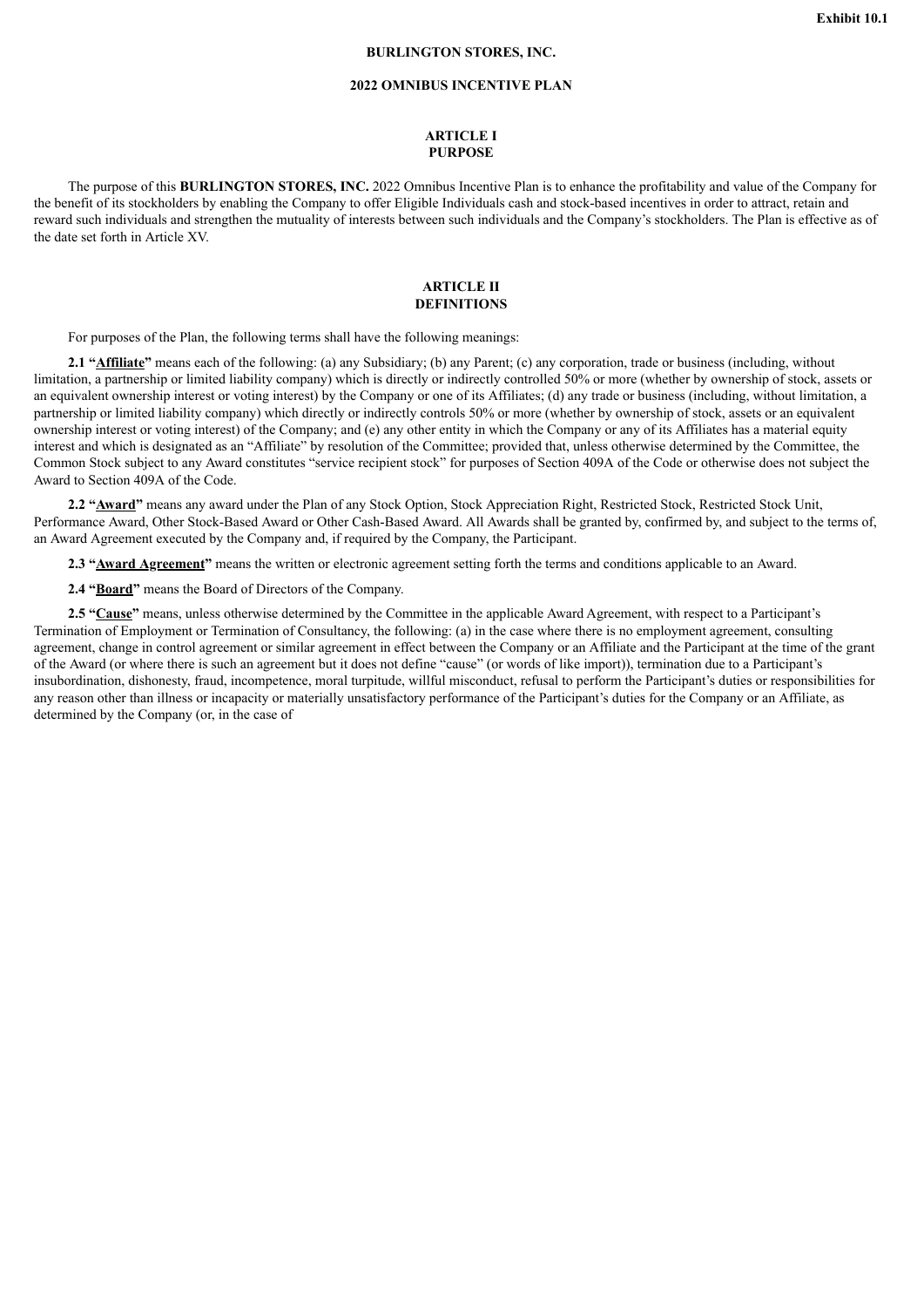a Participant subject to Section 16 of the Exchange Act, the Committee") in its good faith discretion; or (b) in the case where there is an employment agreement, consulting agreement, change in control agreement or similar agreement in effect between the Company or an Affiliate and the Participant at the time of the grant of the Award that defines "cause" (or words of like import), "cause" as defined under such agreement; provided, however, that with regard to any agreement under which the definition of "cause" only applies on occurrence of a change in control, such definition of "cause" shall not apply until a change in control actually takes place and then only with regard to a termination thereafter. With respect to a Participant's Termination of Directorship, "cause" means an act or failure to act that constitutes cause for removal of a director under applicable Delaware law.

**2.6 "Change in Control"** has the meaning set forth in Section 11.2.

**2.7 "Code"** means the Internal Revenue Code of 1986, as amended. Any reference to any section of the Code shall also be a reference to any successor provision and any treasury regulation promulgated thereunder.

**2.8 "Committee"** means the Compensation Committee of the Board or such other committee of the Board that is duly authorized by the Board to administer the Plan. If no committee is duly authorized by the Board to administer the Plan or if the Board elects to administer the Plan (or any portion thereof), the term "Committee" shall be deemed to refer to the Board for all purposes under the Plan.

**2.9 "Common Stock"** means the common stock, \$0.0001 par value per share, of the Company.

**2.10 "Company"** means Burlington Stores, Inc., a Delaware corporation, and its successors by operation of law.

**2.11 "Consultant"** means any natural person who is an advisor or consultant to the Company or its Affiliates.

**2.12 "Disability"** means Participant's inability to perform the essential duties, responsibilities and functions of Participant's position with the Company and its Affiliates for a continuous period of 180 days as a result of any mental or physical disability or incapacity, as determined under the definition of disability in the Company's or an applicable Affiliate's long- term disability plan so as to qualify Participant for benefits under the terms of that plan or as determined by an independent physician to the extent no such plan is then in effect. Participant shall cooperate in all respects with the Company if a question arises as to whether Participant has become disabled (including, without limitation, submitting to an examination by a medical doctor or other health care specialist selected by the Company and authorizing such medical doctor or such other health care specialist to discuss Participant's condition with the Company). Notwithstanding the foregoing, for Awards that are subject to Section 409A of the Code, Disability shall mean that a Participant is disabled under Section 409A(a)(2)(C)(i) or (ii) of the Code.

**2.13 "Effective Date"** means the effective date of the Plan as defined in Article XV.

**2.14 "Eligible Employees"** means each employee of the Company or an Affiliate.

**2.15 "Eligible Individual"** means an Eligible Employee, Non-Employee Director or Consultant who is designated by the Committee in its discretion as eligible to receive Awards subject to the conditions set forth herein.

 $\mathfrak{D}$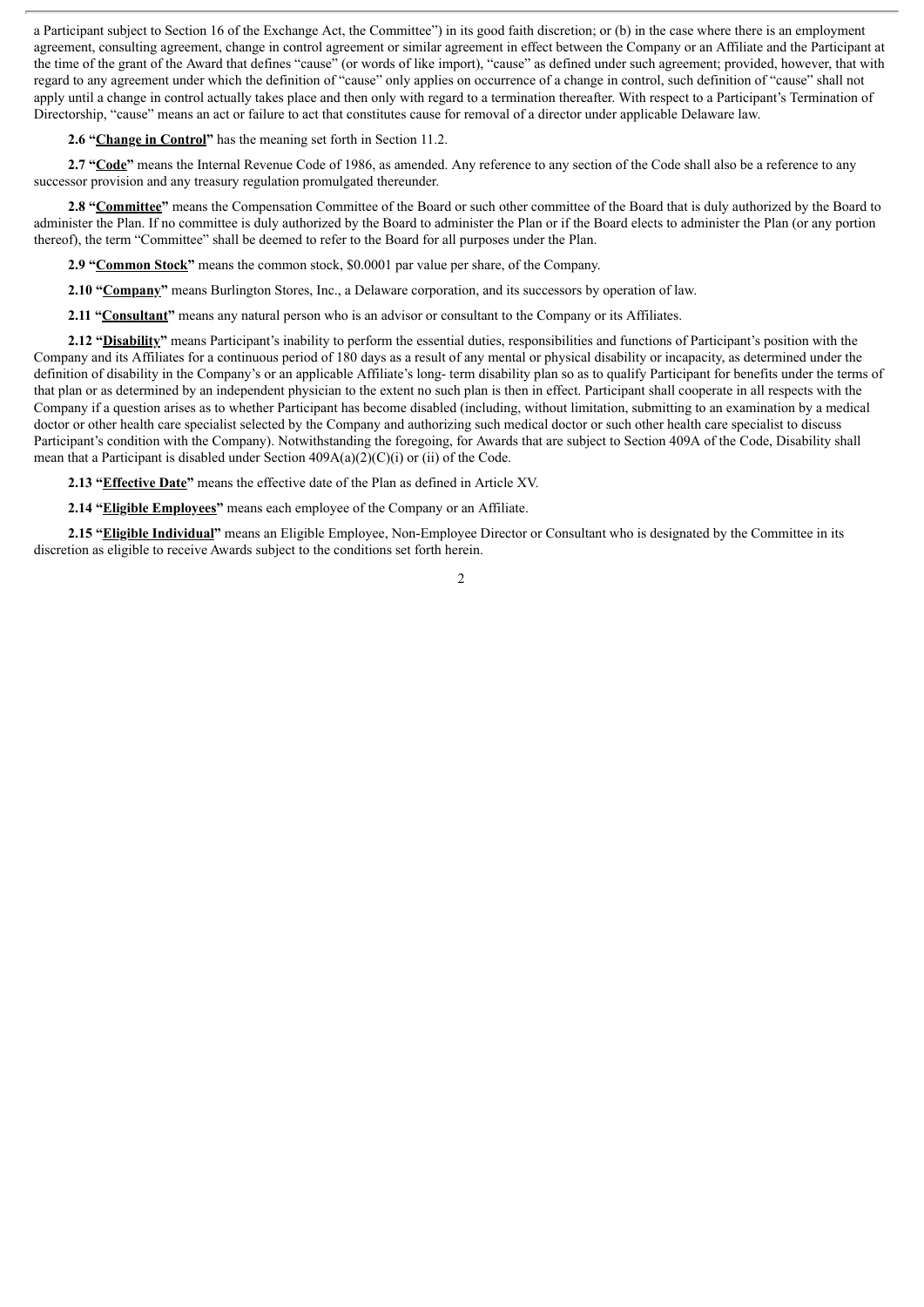**2.16 "Exchange Act"** means the Securities Exchange Act of 1934, as amended, and all rules and regulations promulgated thereunder. Reference to a specific section of the Exchange Act or regulation thereunder shall include such section or regulation, any valid regulation or interpretation promulgated under such section, and any comparable provision of any future legislation or regulation amending, supplementing or superseding such section or regulation.

**2.17 "Fair Market Value"** means, for purposes of the Plan, unless otherwise required by any applicable provision of the Code or any regulations issued thereunder, as of any date and except as provided below, the closing price reported for the Common Stock on the applicable date: (a) as reported on the principal national securities exchange in the United States on which it is then traded or (b) if the Common Stock is not traded, listed or otherwise reported or quoted, the Committee shall determine in good faith the Fair Market Value in whatever manner it considers appropriate taking into account the requirements of Section 409A of the Code; provided, however, that the Company (or, with respect to a Participant subject to Section 16 of the Exchange Act, the Committee) may in its discretion use the closing transaction price of a share of Common Stock on the day preceding the date as of which such value is being determined to the extent the Company determines such method is more practical for administrative purposes, such as for purposes of tax withholding. For purposes of the grant of any Award, the applicable date shall be the trading day on which the Award is granted. For purposes of the exercise of any Award, the applicable date shall be the date a notice of exercise is received by the Committee or, if not a day on which the applicable market is open, the next day that it is open.

**2.18 "Family Member"** means "family member" as defined in the general instructions of Form S-8.

**2.19 "Incentive Stock Option"** means any Stock Option awarded to an Eligible Employee of the Company, its Subsidiaries and its Parents (if any) under the Plan intended to be and designated as an "Incentive Stock Option" within the meaning of Section 422 of the Code (or any successor provision) and which meets the requirements of Section 422 of the Code (or any successor provision).

**2.20 "Minimum Vesting Requirement"** has the meaning set forth in Section 3.2(d).

**2.21 "Non-Employee Director"** means a director or a member of the Board or the Board of Directors of any Affiliate who is not an active employee of the Company or any Affiliate.

**2.22 "Non-Qualified Stock Option"** means any Stock Option awarded under the Plan that is not an Incentive Stock Option.

**2.23 "Non-Tandem Stock Appreciation Right"** means the right to receive an amount in cash and/or Common Stock, as specified in the Award Agreement, equal to the difference between (x) the Fair Market Value of a share of Common Stock on the date such right is exercised, and (y) the aggregate exercise price of such right, otherwise than on surrender of a Stock Option.

**2.24 "Other Cash-Based Award"** means an Award granted pursuant to Section 10.3 of the Plan and payable in cash at such time or times and subject to such terms and conditions as determined by the Committee in its sole discretion.

**2.25 "Other Stock-Based Award"** means an Award under Article X of the Plan that is valued in whole or in part by reference to, or is payable in or otherwise based on, Common Stock, including, without limitation, an Award valued by reference to an Affiliate.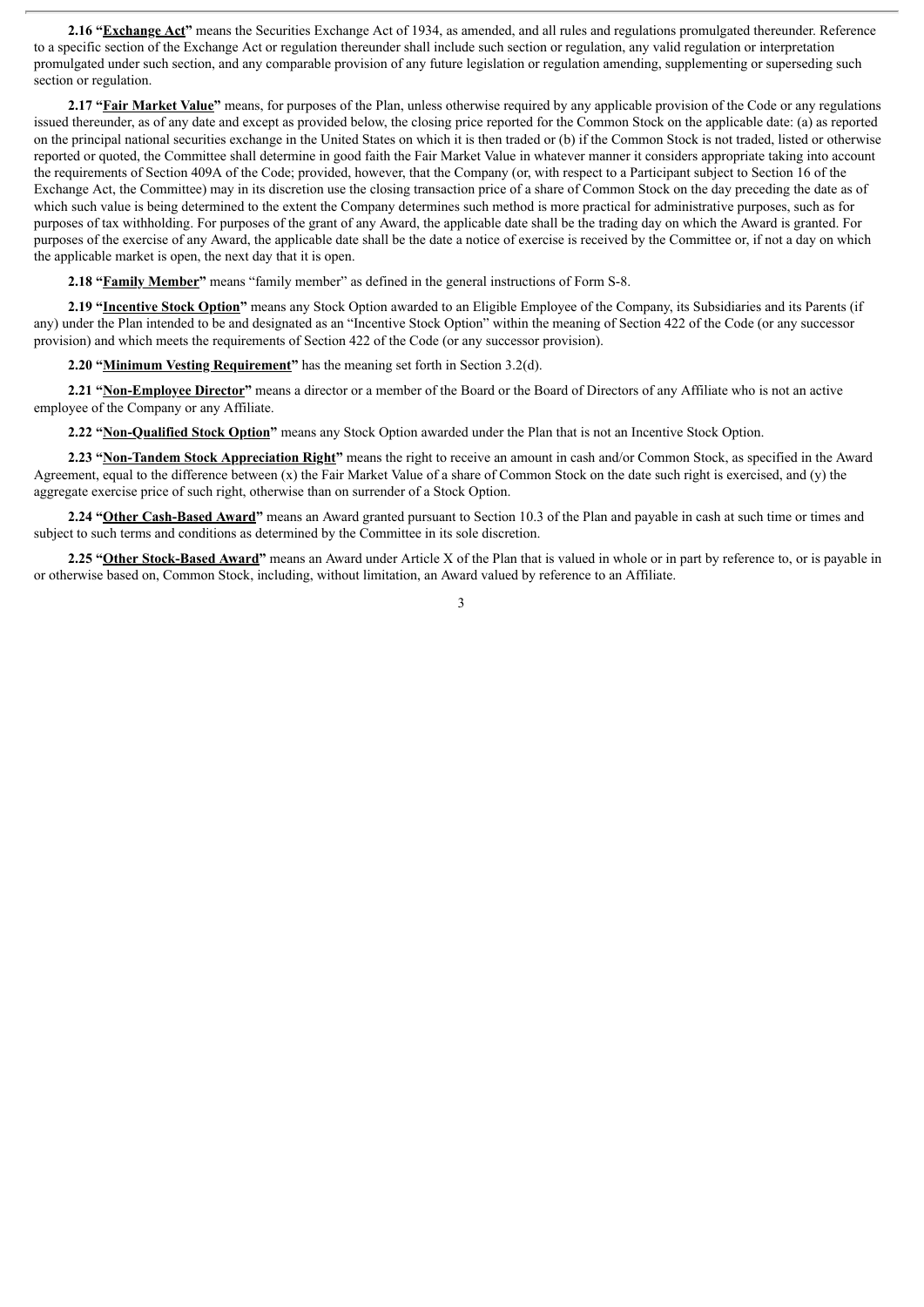**2.26 "Parent"** means any parent corporation of the Company within the meaning of Section 424(e) of the Code.

**2.27 "Participant"** means an Eligible Individual to whom an Award has been granted pursuant to the Plan.

**2.28 "Performance Award"** means an Award granted to a Participant pursuant to Article IX hereof contingent upon achieving certain Performance Goals.

**2.29 "Performance Goals"** means goals established by the Committee as contingencies for Awards to vest and/or become exercisable or distributable. One or more of the following business criteria for the Company, on a consolidated basis, and/or for specified subsidiaries, business or geographical units or operating areas of the Company (except with respect to the total shareholder return and earnings per share criteria) or individual basis, may be used by the Committee in establishing Performance Goals under the Plan: earnings per share; operating income; pre-tax income or earnings; gross income; net income (before or after taxes); adjusted net income per share; cash flow; free cash flow; gross profit; gross profit return on investment; gross margin return on investment; gross margin or gross margin ratio; operating margin; working capital; earnings before interest and taxes; earnings before interest, tax, depreciation and amortization; return on equity; return on assets; return on capital; return on invested capital; net revenues; gross revenues; revenue growth; annual recurring revenues; recurring revenues; license revenues; sales or net sales; sales or market share; comparable store sales; total shareholder return; economic value added; inventory turns; specified objectives with regard to limiting the level of increase in all or a portion of the Company's bank debt or other long-term or short-term public or private debt or other similar financial obligations of the Company, which may be calculated net of cash balances and/or other offsets and adjustments as may be established by the Committee in its sole discretion; the fair market value of a share of Common Stock; the growth in the value of an investment in the Common Stock assuming the reinvestment of dividends; reduction in operating expenses; or any other goal selected by the Committee whether or not listed herein. Each such goal may be determined on a pre-tax or post-tax basis or on an absolute or relative basis, and may include comparisons based on current internal targets, the past performance of the Company (including the performance of one or more subsidiaries, divisions, or operating units) or the past or current performance of other companies or market indices (or a combination of such past and current performance). In addition to the ratios specifically enumerated above, performance goals may include comparisons relating to capital (including, but not limited to, the cost of capital), shareholders' equity, shares outstanding, assets or net assets, sales, or any combination thereof. In establishing a Performance Goal or determining the achievement of a Performance Goal, the Committee may provide that achievement of the applicable Performance Goals may be amended or adjusted to include or exclude components of any Performance Goal, including, without limitation, foreign exchange gains and losses, asset write-downs, acquisitions and divestitures, change in fiscal year, unbudgeted capital expenditures, special charges such as restructuring or impairment charges, debt refinancing costs, extraordinary or noncash items, unusual, infrequently occurring, nonrecurring or one-time events affecting the Company or its financial statements or changes in law or accounting principles. Performance Goals shall be subject to such other special rules and conditions as the Committee may establish at any time.

**2.30 "Performance Period"** means the designated period during which the Performance Goals must be satisfied with respect to the Award to which the Performance Goals relate.

**2.31 "Plan"** means this Burlington Stores, Inc. 2022 Omnibus Incentive Plan, as amended from time to time.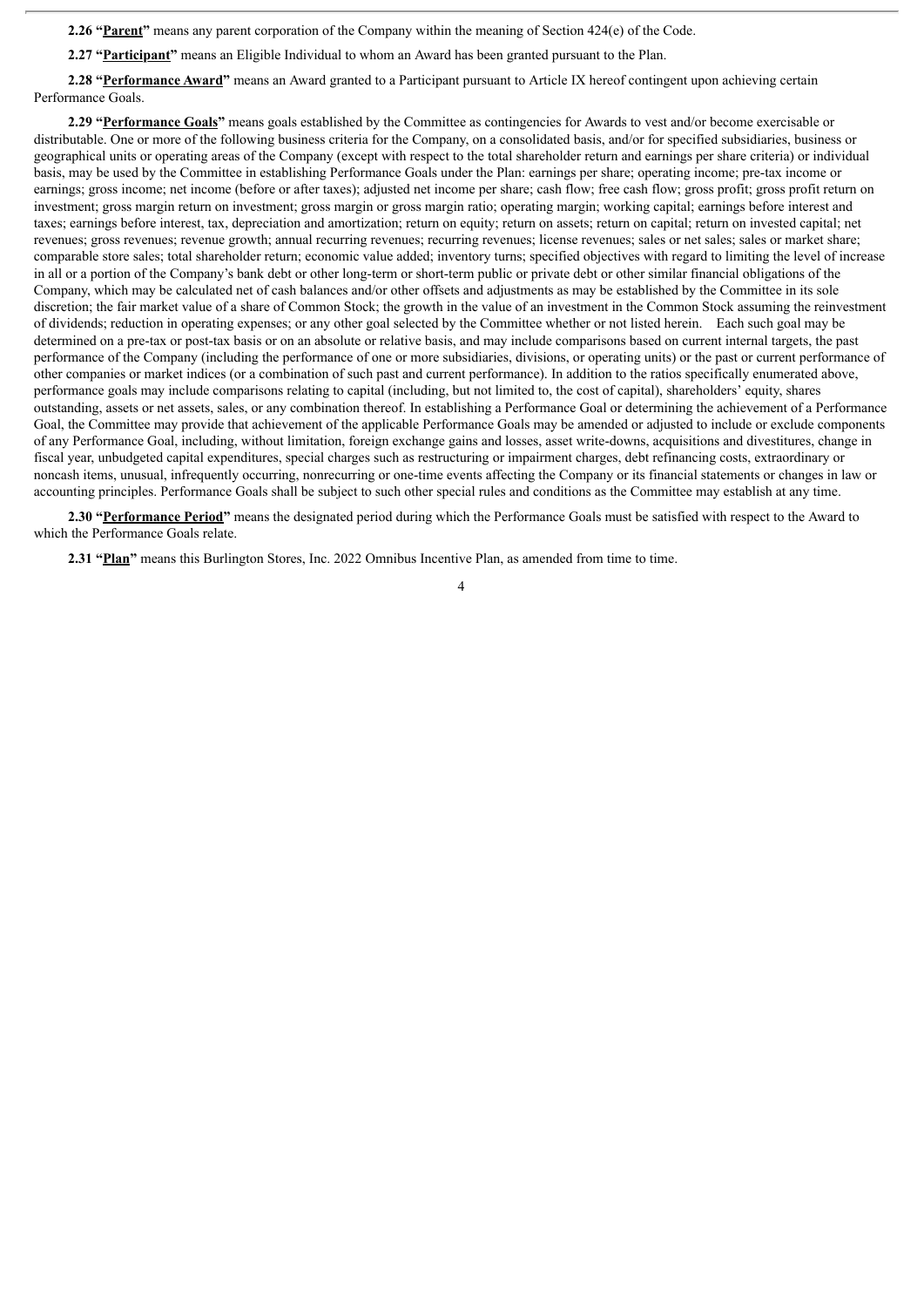**2.32 "Prior Plan"** means the Burlington Stores, Inc. 2013 Omnibus Incentive Plan.

**2.33 "Proceeding"** has the meaning set forth in Section 14.9.

**2.34 "Reference Stock Option"** has the meaning set forth in Section 7.1.

**2.35 "Restricted Stock"** means an Award of shares of Common Stock under the Plan that is subject to restrictions under Article VIII.

**2.36 "Restricted Stock Unit"** means an Award of hypothetical units of Common Stock under the Plan that is subject to restrictions under Article VIII, whereby the Participant has the right to receive a payment in cash or in Common Stock, as specified in the Award Agreement, based on the Fair Market Value of the number of hypothetical units of Common Stock described in the Award.

**2.37 "Rule 16b-3"** means Rule 16b-3 under Section 16(b) of the Exchange Act as then in effect or any successor provision.

**2.38 "Section 409A of the Code"** means the nonqualified deferred compensation rules under Section 409A of the Code and any applicable treasury regulations and other official guidance thereunder.

**2.39 "Securities Act"** means the Securities Act of 1933, as amended, and all rules and regulations promulgated thereunder. Reference to a specific section of the Securities Act or regulation thereunder shall include such section or regulation, any valid regulation or interpretation promulgated under such section, and any comparable provision of any future legislation or regulation amending, supplementing or superseding such section or regulation.

**2.40 "Stock Appreciation Right"** means the right pursuant to an Award granted under Article VII.

**2.41 "Stock Option"** or **"Option"** means any option to purchase shares of Common Stock granted to Eligible Individuals pursuant to Article VI.

**2.42 "Subsidiary"** means any subsidiary corporation of the Company within the meaning of Section 424(f) of the Code.

**2.43 "Tandem Stock Appreciation Right"** means the right to surrender to the Company all (or a portion) of a Stock Option in exchange for an amount in cash and/or Common Stock equal to the difference between (i) the Fair Market Value on the date such Stock Option (or such portion thereof) is surrendered, of the Common Stock covered by such Stock Option (or such portion thereof), and (ii) the aggregate exercise price of such Stock Option (or such portion thereof).

**2.44 "Ten Percent Stockholder"** means a person owning stock possessing more than ten percent (10%) of the total combined voting power of all classes of stock of the Company, its Subsidiaries or its Parents.

**2.45 "Termination"** means a Termination of Consultancy, Termination of Directorship or Termination of Employment, as applicable.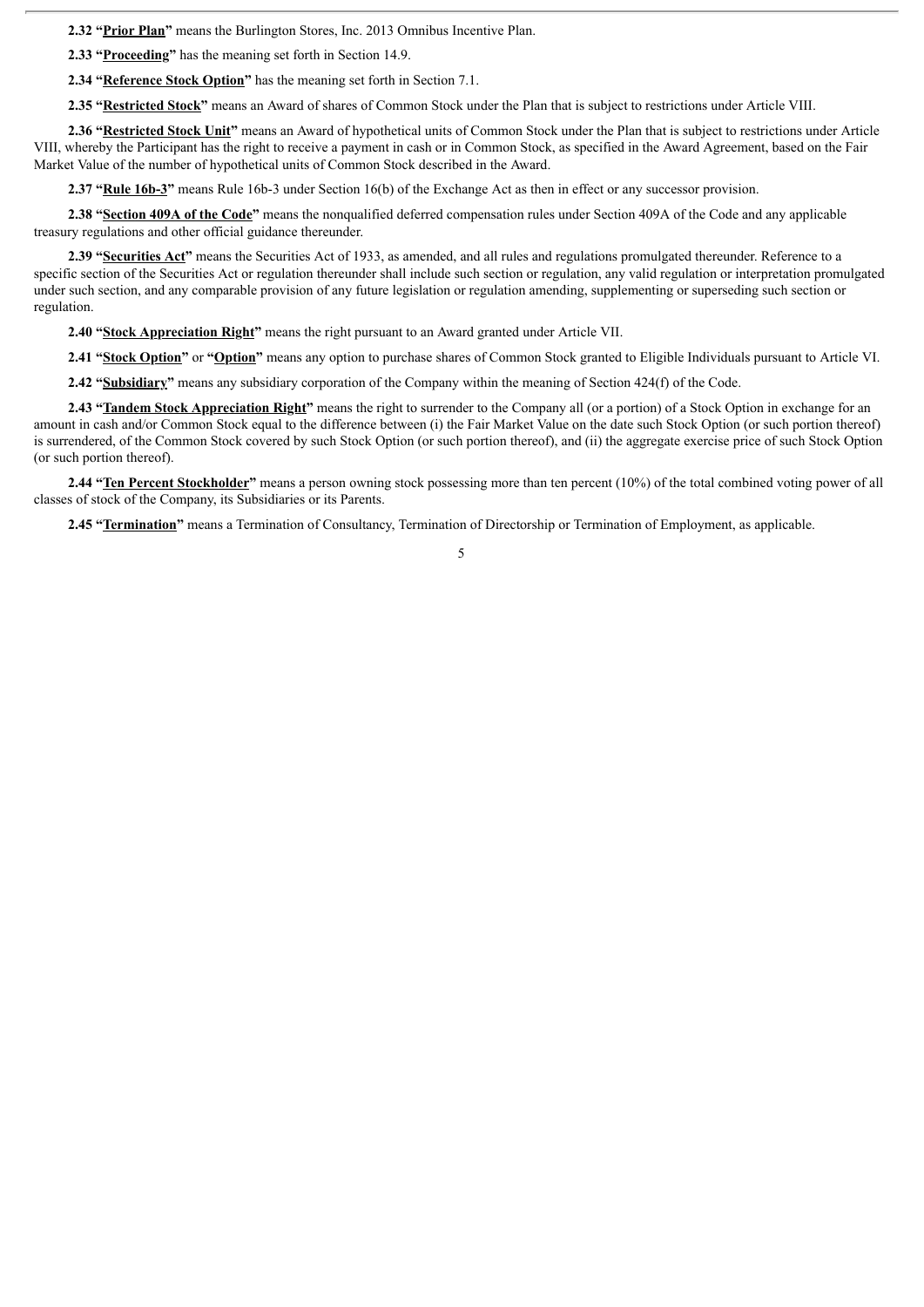**2.46 "Termination of Consultancy"** means: (a) that the Consultant is no longer acting as a Consultant to the Company or an Affiliate; or (b) when an entity which is retaining a Participant as a Consultant ceases to be an Affiliate unless the Participant otherwise is, or thereupon becomes, a Consultant to the Company or another Affiliate at the time the entity ceases to be an Affiliate. In the event that a Consultant becomes an Eligible Employee or a Non-Employee Director upon the termination of such Consultant's consultancy, unless otherwise determined by the Committee, in its sole discretion, no Termination of Consultancy shall be deemed to occur until such time as such Consultant is no longer a Consultant, an Eligible Employee or a Non-Employee Director. Notwithstanding the foregoing, the Committee may otherwise define Termination of Consultancy in the Award Agreement or, if no rights of a Participant are reduced, may otherwise define Termination of Consultancy thereafter, provided that any such change to the definition of the term "Termination of Consultancy" does not subject the applicable Award to Section 409A of the Code.

**2.47 "Termination of Directorship"** means that the Non-Employee Director has ceased to be a Non-Employee Director; except that if a Non-Employee Director becomes an Eligible Employee or a Consultant upon the termination of such Non-Employee Director's directorship, such Non-Employee Director's ceasing to be a Non-Employee Director shall not be treated as a Termination of Directorship unless and until the Participant has a Termination of Employment or Termination of Consultancy, as the case may be.

**2.48 "Termination of Employment"** means: (a) a termination of employment (for reasons other than a military or, subject to Section 409A of the Code, personal leave of absence granted by the Company) of a Participant from the Company and its Affiliates; or (b) when an entity which is employing a Participant ceases to be an Affiliate, unless the Participant otherwise is, or thereupon becomes, employed by the Company or another Affiliate at the time the entity ceases to be an Affiliate. In the event that an Eligible Employee becomes a Consultant or a Non-Employee Director upon the termination of such Eligible Employee's employment, unless otherwise determined by the Committee, in its sole discretion, no Termination of Employment shall be deemed to occur until such time as such Eligible Employee is no longer an Eligible Employee, a Consultant or a Non-Employee Director. Notwithstanding the foregoing, the Committee may otherwise define Termination of Employment in the Award Agreement or, if no rights of a Participant are reduced, may otherwise define Termination of Employment thereafter, provided that any such change to the definition of the term "Termination of Employment" does not subject the applicable Award to Section 409A of the Code.

**2.49 "Transfer"** means: (a) when used as a noun, any direct or indirect transfer, sale, assignment, pledge, hypothecation, encumbrance or other disposition (including the issuance of equity in any entity), whether for value or no value and whether voluntary or involuntary (including by operation of law), and (b) when used as a verb, to directly or indirectly transfer, sell, assign, pledge, encumber, charge, hypothecate or otherwise dispose of (including the issuance of equity in any entity) whether for value or for no value and whether voluntarily or involuntarily (including by operation of law). "Transferred" and "Transferable" shall have a correlative meaning.

#### **ARTICLE III ADMINISTRATION**

**3.1 The Committee.** The Plan shall be administered and interpreted by the Committee. To the extent required by applicable law, rule or regulation, it is intended that each member of the Committee may from time to time qualify as (a) a "non-employee director" under Rule 16b-3 and (b) an "independent director" under the rules of any national securities exchange or national securities association, as applicable. If it is later determined that one or more members of the Committee do not so qualify, actions taken by the Committee prior to such determination shall be valid despite such failure to qualify.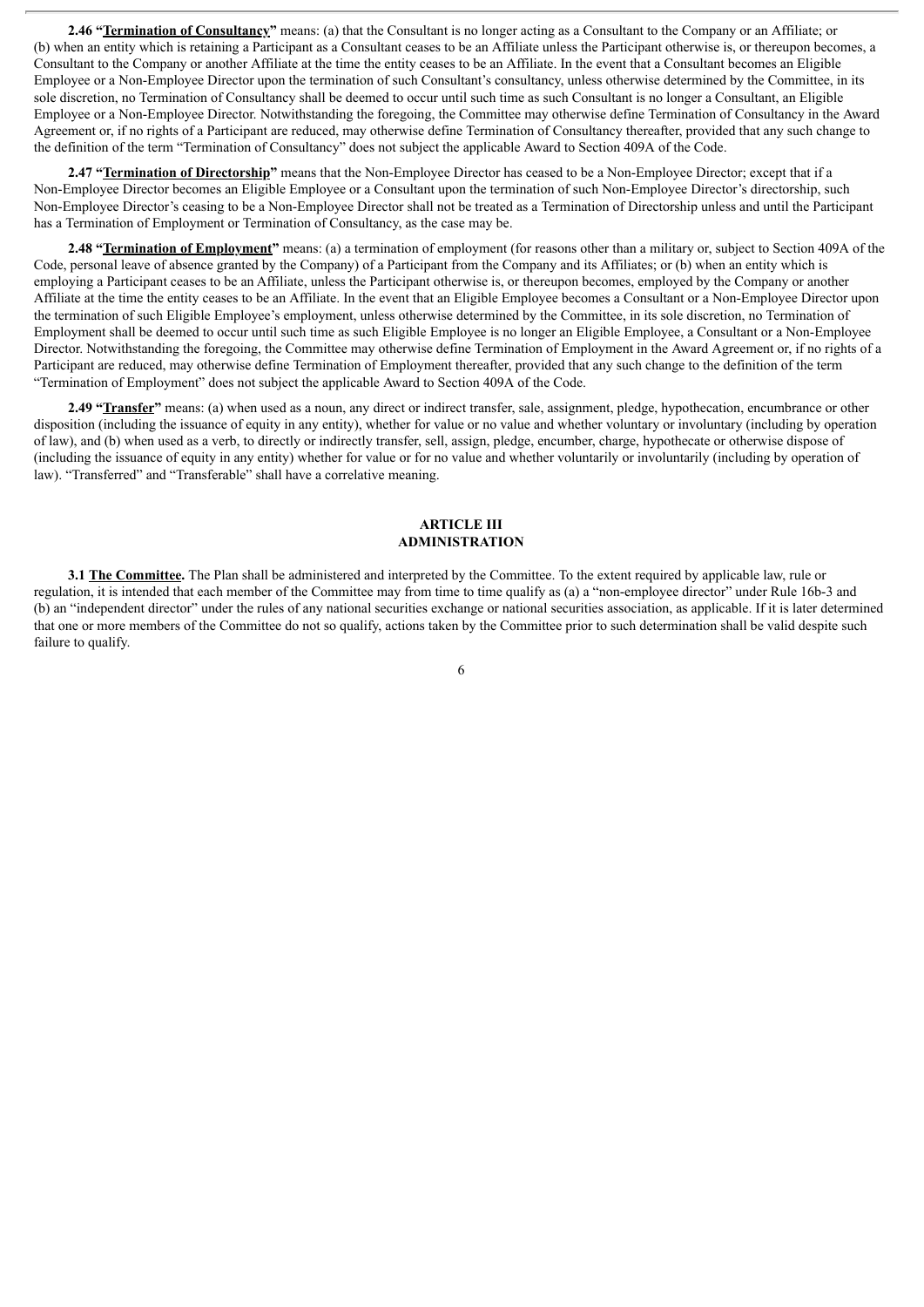**3.2 Grants of Awards.** The Committee shall have full authority to grant, pursuant to the terms of the Plan, to Eligible Individuals: (i) Stock Options (provided that an Incentive Stock Option may only be granted to an Eligible Employee); (ii) Stock Appreciation Rights; (iii) Restricted Stock; (iv) Restricted Stock Units; (v) Performance Awards; (vi) Other Stock-Based Awards; and (vii) Other Cash-Based Awards. In particular, the Committee shall have the authority:

(a) to select the Eligible Individuals to whom Awards may from time to time be granted hereunder;

(b) to determine whether and to what extent Awards, or any combination thereof, are to be granted hereunder to one or more Eligible Individuals;

(c) to determine the number of shares of Common Stock to be covered by each Award granted hereunder;

(d) to determine the terms and conditions, not inconsistent with the terms of the Plan, of any Award granted hereunder (including, but not limited to, the exercise or purchase price (if any), any restriction or limitation, any vesting schedule or acceleration thereof, or any forfeiture restrictions or waiver thereof, regarding any Award and the shares of Common Stock relating thereto, based on such factors, if any, as the Committee shall determine, in its sole discretion); provided, however, that the vesting schedule of an Award granted hereunder shall provide that no portion of such Award may become vested prior to the first anniversary of the date of grant of such Award (the "Minimum Vesting Requirement"); provided, that the following awards shall not be subject to the Minimum Vesting Requirement: any (i) substitute awards granted in connection with awards that are assumed, converted or substituted pursuant to a merger, acquisition or similar transaction entered into by the Company or any of its Affiliates; (ii) shares of Common Stock delivered in lieu of fully vested cash obligations; (iii) Awards to Non-Employee Directors that vest on earlier of the one-year anniversary of the date of grant and the next annual meeting of stockholders which is at least 50 weeks after the immediately preceding year's annual meeting; (iv) any additional awards the Committee may grant, up to a maximum of five percent (5%) of the available share reserve authorized for issuance under the Plan pursuant to Section 4.1(a) (subject to adjustment under Section 4.2) and (v) Awards settled in cash; provided, further, that the Minimum Vesting Requirement shall not restrict the right of the Committee to provide in an Award Agreement or otherwise for the acceleration or continuation of the vesting or exercisability of an Award for any reason, including upon or after a Change in Control or Termination;

(e) to determine the amount of cash to be covered by each Award granted hereunder;

(f) to determine whether, to what extent and under what circumstances grants of Awards under the Plan are to operate on a tandem basis and/or in conjunction with or apart from other awards made by the Company outside of the Plan;

(g) to determine whether and under what circumstances an Award may be settled in cash and/or Common Stock;

(h) to determine whether a Stock Option is an Incentive Stock Option or Non-Qualified Stock Option;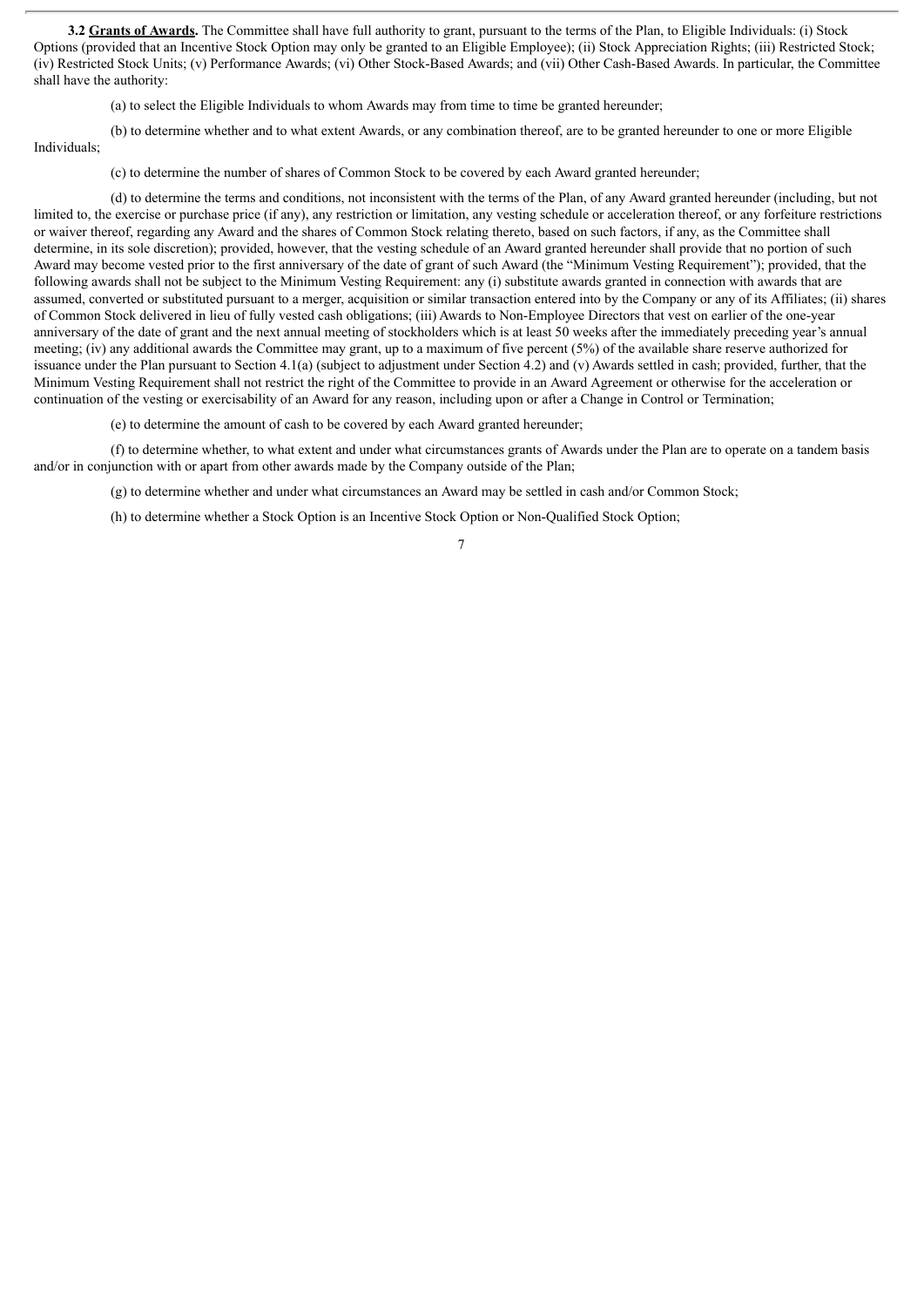(i) to determine whether to require a Participant, as a condition of the granting of any Award, to not sell or otherwise dispose of shares acquired pursuant to the exercise of an Award for a period of time as determined by the Committee, in its sole discretion, following the date of the acquisition or exercise of such Award; and

(j) to modify, extend or renew an Award, subject to Article XII and Section 6.2(l).

**3.3 Guidelines.** Subject to Article XII hereof, the Committee shall have the authority to adopt, alter and repeal such administrative rules. guidelines and practices governing the Plan and perform all acts, including the delegation of its responsibilities (to the extent permitted by applicable law and applicable stock exchange rules), as it shall, from time to time, deem advisable; to construe and interpret the terms and provisions of the Plan and any Award issued under the Plan (and any agreements relating thereto); and to otherwise supervise the administration of the Plan. The Committee may correct any defect, supply any omission or reconcile any inconsistency in the Plan or in any Award Agreement in the manner and to the extent it shall deem necessary to effectuate the purpose and intent of the Plan and any Award granted hereunder. The Committee may adopt special guidelines and provisions for persons who are residing in or employed in, or subject to, the taxes of, any domestic or foreign jurisdictions to comply with applicable tax and securities laws of such domestic or foreign jurisdictions. Notwithstanding the foregoing, no action of the Committee under this Section 3.3 shall materially impair the rights of any Participant without the Participant's consent. To the extent applicable, the Plan is intended to comply with the applicable requirements of Rule 16b-3 and shall be construed and interpreted in a manner so as to comply therewith.

**3.4 Decisions Final.** Any decision, interpretation or other action made or taken in good faith by or at the direction of the Company, the Board or the Committee (or any of its members) arising out of or in connection with the Plan shall be within the absolute discretion of all and each of them, as the case may be, and shall be final, binding and conclusive on the Company and all employees and Participants and their respective heirs, executors, administrators, successors and assigns.

**3.5** Procedures. The Board shall designate one of the members of the Committee as chair and the Committee shall hold meetings, subject to the By-Laws of the Company, at such times and places as it shall deem advisable, including, without limitation, by telephone conference or by written consent to the extent permitted by applicable law. A majority of the Committee members shall constitute a quorum. All determinations of the Committee shall be made by a majority of its members. Any decision or determination reduced to writing and signed by all of the Committee members in accordance with the By-Laws of the Company, shall be fully effective as if it had been made by a vote at a meeting duly called and held. The Committee shall keep minutes of its meetings and shall make such rules and regulations for the conduct of its business as it shall deem advisable.

#### **3.6 Delegation of Authority/Liability.**

(a) To the extent permitted by applicable law and applicable stock exchange rules, the Committee may designate employees of the Company and professional advisors to assist the Committee in the administration of the Plan.

(b) The Committee may delegate some or all of its power and authority hereunder to the Board (or any members thereof) or, subject to applicable law, to a subcommittee of the Board, a member of the Board, the Chief Executive Officer or other officers of the Company as the Committee deems appropriate; provided, however, that the Committee may not delegate its power and authority to a member of the Board, the Chief Executive Officer or other officer of the Company with regard to the selection for participation in this Plan of an officer, director or other person subject to Section 16 of the Exchange Act or decisions concerning the timing, pricing or amount of an award to such an officer, director or other person.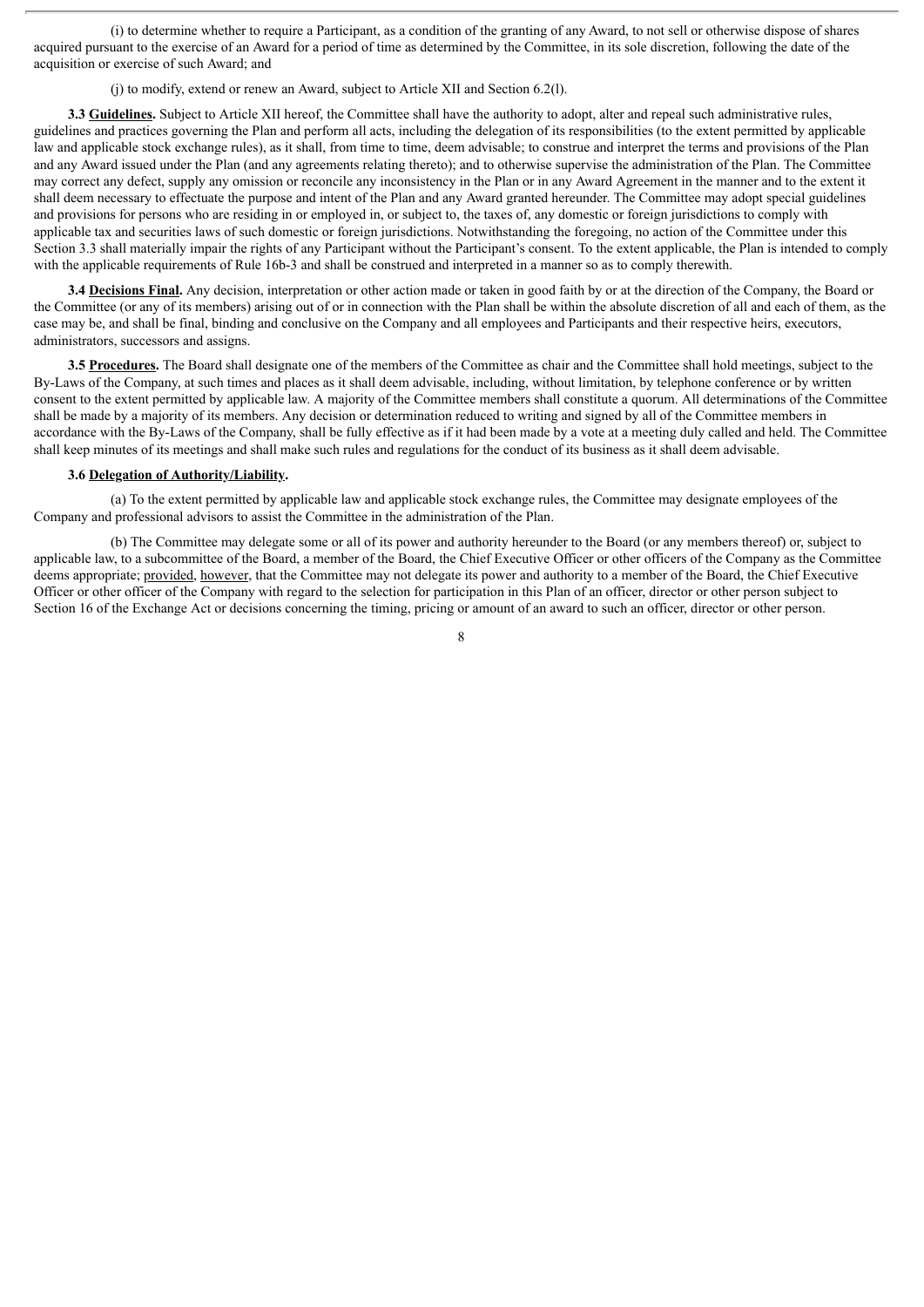(c) The Committee may employ such legal counsel, consultants and agents as it may deem desirable for the administration of the Plan and may rely upon any opinion received from any such counsel or consultant and any computation received from any such consultant or agent. Expenses incurred by the Committee or the Board in the engagement of any such counsel, consultant or agent shall be paid by the Company. The Committee, its members and any person designated pursuant to sub-sections (a) and (b) above shall not be liable for any action or determination made in good faith with respect to the Plan. To the maximum extent permitted by applicable law, no officer of the Company or member or former member of the Committee or of the Board shall be liable for any action or determination made in good faith with respect to the Plan or any Award granted under it.

**3.7 Indemnification.** To the maximum extent permitted by applicable law and the Certificate of Incorporation and By-Laws of the Company or any Affiliate and to the extent not covered by insurance directly insuring such person, each officer or employee of the Company or any Affiliate and member or former member of the Committee or the Board shall be indemnified and held harmless by the Company against any cost or expense (including reasonable fees of counsel reasonably acceptable to the Committee) or liability (including any sum paid in settlement of a claim with the approval of the Committee), and advanced amounts necessary to pay the foregoing at the earliest time and to the fullest extent permitted, arising out of any act or omission to act in connection with the administration of the Plan, except to the extent arising out of such officer's, employee's, member's or former member's own fraud or bad faith. Such indemnification shall be in addition to any right of indemnification the employees, officers, directors or members or former officers, directors or members may have under applicable law or under the Certificate of Incorporation or By-Laws of the Company or any Affiliate.

#### **ARTICLE IV SHARE LIMITATION**

#### **4.1 Shares.**

(a) Subject to increase or decrease pursuant to Section 4.2, the aggregate number of shares of Common Stock that may be issued under the Plan shall not exceed the sum of (i) 5,470,000 shares and (ii) the number of shares of Common Stock available for grant under the Prior Plan as of the Effective Date. Shares of Common Stock issued under the Plan may be either authorized and unissued Common Stock or Common Stock held in or acquired for the treasury of the Company or both. The maximum number of shares of Common Stock with respect to which Incentive Stock Options may be granted under the Plan shall be 5,470,000 shares. Any shares of Common Stock granted in connection with Stock Options and Stock Appreciation Rights shall be counted against the limits under the Plan as one (1) share for every one (1) Stock Option or Stock Appreciation Right awarded. Any shares of Common Stock granted in connection with Awards other than Stock Options and Stock Appreciation Rights shall be counted against the limit under the Plan as two (2) shares of Common Stock for every one (1) share of Common Stock granted in connection with such Award. If any Award granted under the Plan or an award granted under the Prior Plan expires, terminates, or is canceled for any reason without having been exercised in full, or if any shares of Common Stock subject to an Award granted under the Plan or an award granted under the Prior Plan are forfeited for any reason or settled in cash, the portion of such Award that expires, terminates or is cancelled, forfeited or settled in cash shall again be available for the purpose of Awards under the Plan; provided that, any shares of Common Stock that again become available for future grants pursuant to this Section 4.1 shall be added back as one (1) share if such shares were subject to Options or Stock Appreciation Rights and as two (2) shares if such shares were subject to other Awards.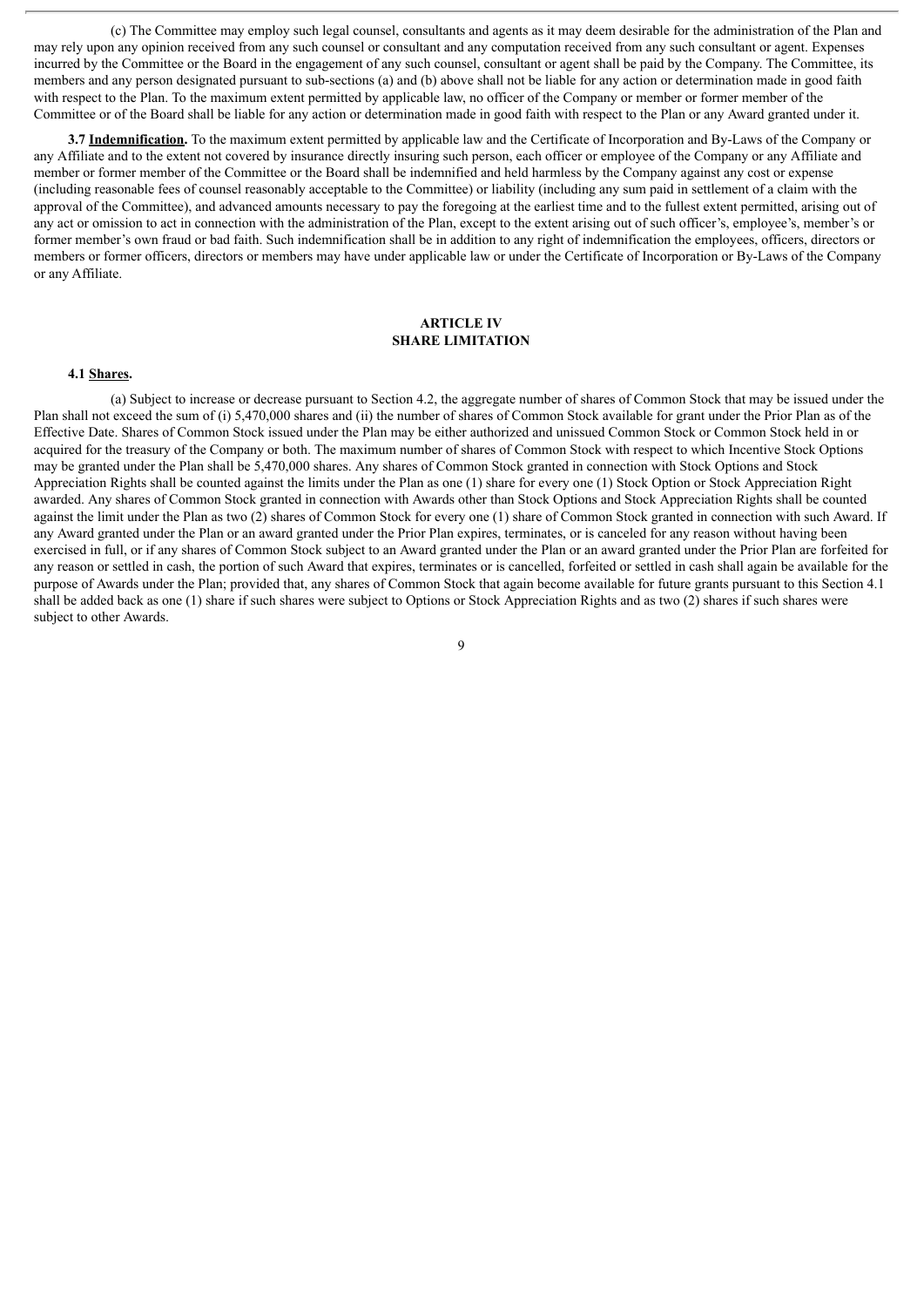With respect to Stock Appreciation Rights settled in Common Stock, the number of shares of Common Stock equal to the number of Stock Appreciation Rights exercised by the Participant shall count against the aggregate and individual share limitations set forth under this Section 4.1(a). If a Tandem Stock Appreciation Right is granted in tandem with a Stock Option, such grant shall only apply once against the maximum number of shares of Common Stock which may be issued under the Plan.

Notwithstanding anything to the contrary, any shares of Common Stock subject to an Award under the Plan shall not again be made available for issuance or delivery under the Plan if such shares are (a) tendered to the Company or withheld by the Company to pay the exercise price of a share of Common Stock subject to a Stock Option, (b) used to satisfy a tax withholding obligation under Section 14.5, or (c) repurchased by the Company using the proceeds from the exercise of Stock Options.

(b) Individual Limitations Applicable to Non-Employee Directors. The aggregate value of cash compensation and the grant date fair value of shares of Common Stock that may be awarded or granted during any fiscal year of the Company to any Non-Employee Director shall not exceed \$900,000; provided, however, that the annual Non-Employee Director compensation limit shall not apply to distributions of previously deferred compensation under a deferred compensation plan maintained by the Company or any Affiliate or compensation received by the director in his or her capacity as an executive officer or employee of the Company.

#### **4.2 Changes.**

(a) The existence of the Plan and the Awards granted hereunder shall not affect in any way the right or power of the Board or the stockholders of the Company to make or authorize (i) any adjustment, recapitalization, reorganization or other change in the Company's capital structure or its business, (ii) any merger or consolidation of the Company or any Affiliate, (iii) any issuance of bonds, debentures, preferred or prior preference stock ahead of or affecting the Common Stock, (iv) the dissolution or liquidation of the Company or any Affiliate, (v) any sale or transfer of all or part of the assets or business of the Company or any Affiliate or (vi) any other corporate act or proceeding.

(b) Subject to the provisions of Section 11.1, in the event of any equity restructuring (within the meaning of Financial Accounting Standards Board Accounting Standards Codification Topic 718, Compensation—Stock Compensation or any successor or replacement accounting standard) that causes the per share value of shares of Common Stock to change, such as a stock dividend, stock split, spinoff, rights offering or recapitalization through an extraordinary cash dividend, the number and class of securities available under this Plan and the terms of each outstanding Award (including the number and class of securities subject to each outstanding Award, any purchase price or base price per share and any Performance Measures) shall be appropriately adjusted by the Committee, such adjustments to be made in the case of outstanding Options and Stock Appreciation Rights in accordance with Section 409A of the Code. In the event of any other change in corporate capitalization, including a merger, consolidation, reorganization, or partial or complete liquidation of the Company, such equitable adjustments described in the foregoing sentence may be made as determined to be appropriate and equitable by the Committee to prevent dilution or enlargement of rights of participants. Any such adjustment determined by the Committee shall be final, binding and conclusive on the Company and all Participants and their respective heirs, executors, administrators, successors and permitted assigns. Notice of any adjustment shall be given by the Committee to each Participant whose Award has been adjusted and such adjustment (whether or not such notice is given) shall be effective and binding for all purposes of the Plan.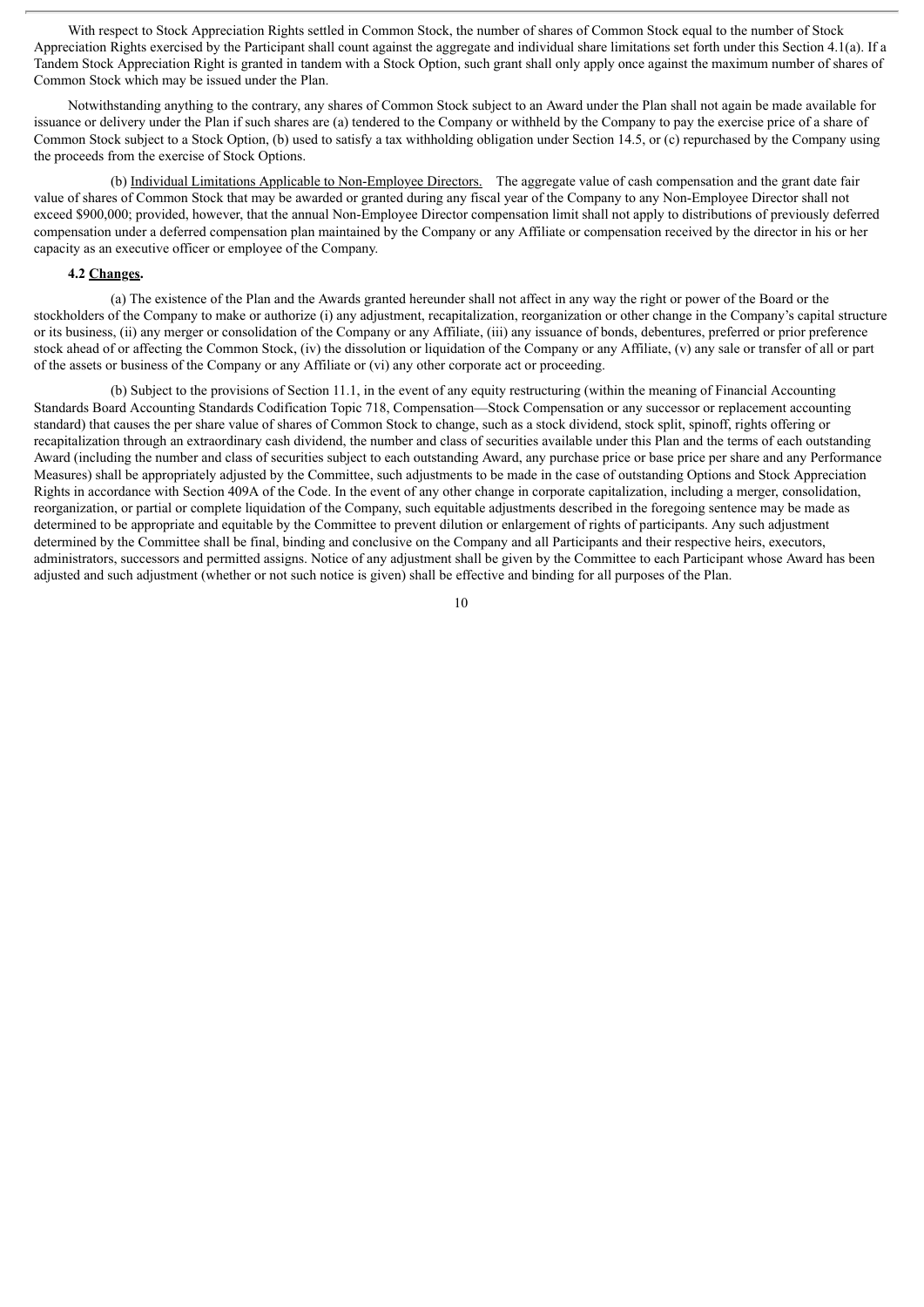#### **ARTICLE V ELIGIBILITY**

**5.1 General Eligibility.** All current and prospective Eligible Individuals are eligible to be granted Awards. Eligibility for the grant of Awards and actual participation in the Plan shall be determined by the Committee in its sole discretion.

**5.2 Incentive Stock Options.** Notwithstanding the foregoing, only Eligible Employees of the Company, its Subsidiaries and its Parents (if any) are eligible to be granted Incentive Stock Options under the Plan. Eligibility for the grant of an Incentive Stock Option and actual participation in the Plan shall be determined by the Committee in its sole discretion.

**5.3 General Requirement.** The vesting and exercise of Awards granted to a prospective Eligible Individual are conditioned upon such individual actually becoming an Eligible Employee, Consultant or Non-Employee Director, respectively.

# **ARTICLE VI STOCK OPTIONS**

**6.1 Options.** Stock Options may be granted alone or in addition to other Awards granted under the Plan. Each Stock Option granted under the Plan shall be of one of two types: (a) an Incentive Stock Option or (b) a Non- Qualified Stock Option. To the extent that any Stock Option does not qualify as an Incentive Stock Option (whether because of its provisions or the time or manner of its exercise or otherwise), such Stock Option or the portion thereof which does not so qualify shall constitute a Non-Qualified Stock Option.

**6.2 Terms and Conditions of Options.** Options granted under the Plan shall be subject to the following terms and conditions and shall be in such form and contain such additional terms and conditions, not inconsistent with the terms of the Plan (including Section 3.2(d) hereof), as the Committee shall deem desirable:

(a) Exercise Price. The exercise price per share of Common Stock subject to a Stock Option shall be determined by the Committee at the time of grant, provided that the per share exercise price of a Stock Option shall not be less than 100% (or, in the case of an Incentive Stock Option granted to a Ten Percent Stockholder, 110%) of the Fair Market Value of a share of Common Stock at the time of grant.

(b) Term. The term of each Stock Option shall be fixed by the Committee, provided that no Stock Option shall be exercisable more than ten (10) years after the date the Option is granted; and provided further that the term of an Incentive Stock Option granted to a Ten Percent Stockholder shall not exceed five (5) years.

(c) Exercisability. Unless otherwise provided by the Committee in accordance with the provisions of this Section 6.2 and subject to the Minimum Vesting Requirement, Stock Options granted under the Plan shall be exercisable at such time or times and subject to such terms and conditions as shall be determined by the Committee at the time of grant. If the Committee provides, in its discretion, that any Stock Option is exercisable subject to certain limitations (including, without limitation, that such Stock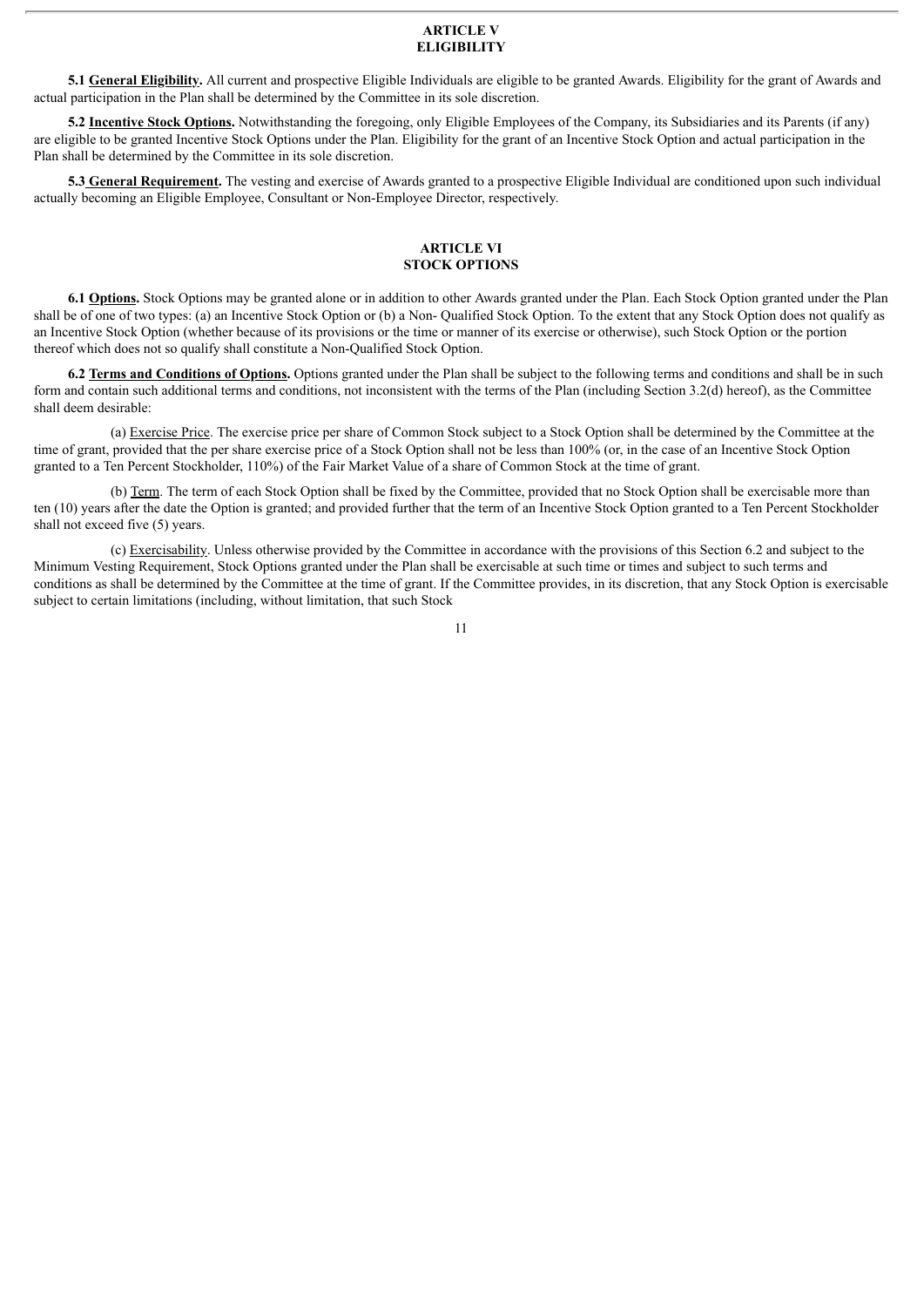Option is exercisable only in installments or within certain time periods), the Committee may waive such limitations on the exercisability at any time after the time of grant in whole or in part (including, without limitation, waiver of the installment exercise provisions or acceleration of the time at which such Stock Option may be exercised), based on such factors, if any, as the Committee shall determine, in its sole discretion.

(d) Method of Exercise. Subject to any applicable installment exercise and waiting period provisions under Section 6.2(c), to the extent vested, Stock Options may be exercised in whole or in part at any time during the Option term, by giving written notice of exercise to the Company specifying the number of whole shares of Common Stock to be purchased. Such notice shall be accompanied by payment in full of the purchase price as follows: (i) in cash or by check, bank draft or money order payable to the order of the Company; (ii) solely to the extent permitted by applicable law, if the Common Stock is traded on a national securities exchange, and the Committee authorizes, through a procedure whereby the Participant delivers irrevocable instructions to a broker reasonably acceptable to the Committee to deliver promptly to the Company an amount equal to the purchase price; or (iii) on such other terms and conditions as may be acceptable to the Committee (including, without limitation, having the Company withhold shares of Common Stock issuable upon exercise of the Stock Option, or by payment in full or in part in the form of Common Stock owned by the Participant, based on the Fair Market Value of the Common Stock on the payment date as determined by the Committee). No shares of Common Stock shall be issued until payment therefor (including payment of any applicable withholding taxes), as provided herein, has been made or provided for.

(e) Non-Transferability of Options. No Stock Option shall be Transferable by the Participant other than by will or by the laws of descent and distribution, and all Stock Options shall be exercisable, during the Participant's lifetime, only by the Participant. Notwithstanding the foregoing, the Committee may determine, in its sole discretion, at the time of grant or thereafter that a Non-Qualified Stock Option that is otherwise not Transferable pursuant to this Section is Transferable to a Family Member in whole or in part and in such circumstances, and under such conditions, as specified by the Committee. A Non-Qualified Stock Option that is Transferred to a Family Member pursuant to the preceding sentence (i) may not be subsequently Transferred other than by will or by the laws of descent and distribution and (ii) remains subject to the terms of the Plan and the applicable Award Agreement. Any shares of Common Stock acquired upon the exercise of a Non-Qualified Stock Option by a permissible transferee of a Non-Qualified Stock Option or a permissible transferee pursuant to a Transfer after the exercise of the Non-Qualified Stock Option shall be subject to the terms of the Plan and the applicable Award Agreement.

(f) Termination by Death or Disability. Unless otherwise determined by the Committee at the time of grant, or if no rights of the Participant are reduced, thereafter, if a Participant's Termination is by reason of death or Disability, all Stock Options that are held by such Participant that are vested and exercisable at the time of the Participant's Termination due to death or Disability may be exercised by the Participant (or in the case of the Participant's death, by the legal representative of the Participant's estate) at any time within a period of one (1) year from the date of such Termination, but in no event beyond the expiration of the stated term of such Stock Options; provided, however, that, in the event of a Participant's Termination by reason of Disability, if the Participant dies within such exercise period, all unexercised Stock Options held by such Participant shall thereafter be exercisable, to the extent to which they were exercisable at the time of death, for a period of one (1) year from the date of such death, but in no event beyond the expiration of the stated term of such Stock Options.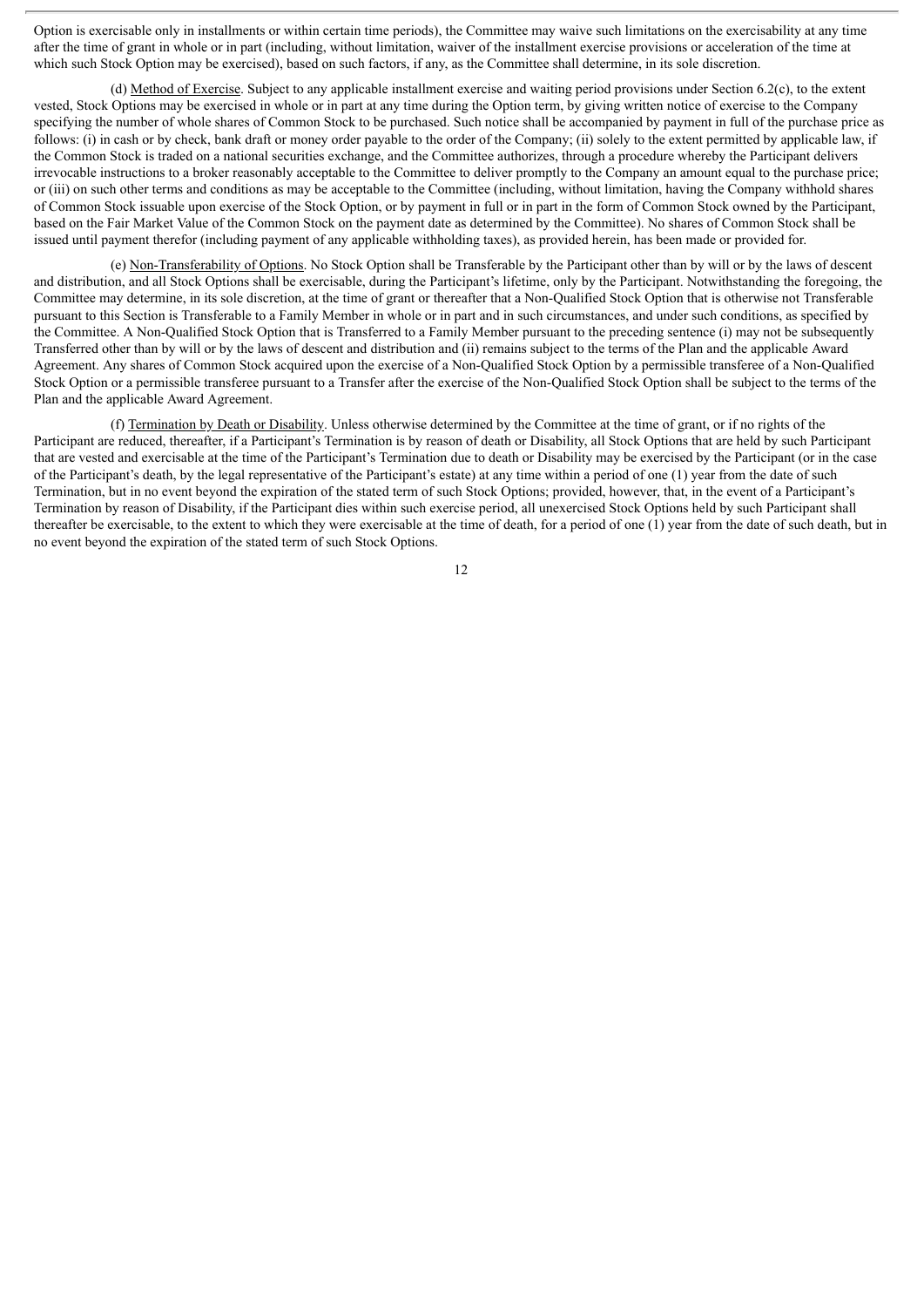(g) Involuntary Termination Without Cause. Unless otherwise determined by the Committee at the time of grant, or if no rights of the Participant are reduced, thereafter, if a Participant's Termination is by involuntary termination by the Company without Cause, all Stock Options that are held by such Participant that are vested and exercisable at the time of the Participant's Termination may be exercised by the Participant at any time within a period of ninety (90) days from the date of such Termination, but in no event beyond the expiration of the stated term of such Stock Options.

(h) Voluntary Resignation. Unless otherwise determined by the Committee at the time of grant, or if no rights of the Participant are reduced, thereafter, if a Participant's Termination is voluntary (other than a voluntary termination described in Section 6.2(i)(y) hereof), all Stock Options that are held by such Participant that are vested and exercisable at the time of the Participant's Termination may be exercised by the Participant at any time within a period of ninety (90) days from the date of such Termination, but in no event beyond the expiration of the stated term of such Stock Options.

(i) Termination for Cause. Unless otherwise determined by the Committee at the time of grant, or if no rights of the Participant are reduced, thereafter, if a Participant's Termination  $(x)$  is for Cause or  $(y)$  is a voluntary Termination (as provided in Section 6.2(h)) after the occurrence of an event that would be grounds for a Termination for Cause, all Stock Options, whether vested or not vested, that are held by such Participant shall thereupon terminate and expire as of such Termination.

(j) Unvested Stock Options. Unless otherwise determined by the Committee at the time of grant, or if no rights of the Participant are reduced, thereafter, Stock Options that are not vested as of the date of a Participant's Termination for any reason shall terminate and expire as of the date of such Termination.

(k) Incentive Stock Option Limitations. To the extent that the aggregate Fair Market Value (determined as of the time of grant) of the Common Stock with respect to which Incentive Stock Options are exercisable for the first time by an Eligible Employee during any calendar year under the Plan and/or any other stock option plan of the Company, any Subsidiary or any Parent exceeds \$100,000, such Options shall be treated as Non-Qualified Stock Options. In addition, if an Eligible Employee does not remain employed by the Company, any Subsidiary or any Parent at all times from the time an Incentive Stock Option is granted until three months prior to the date of exercise thereof (or such other period as required by applicable law), such Stock Option shall be treated as a Non-Qualified Stock Option.

(l) Form, Modification, Extension and Renewal of Stock Options. Subject to the terms and conditions and within the limitations of the Plan, Stock Options shall be evidenced by such form of Award Agreement or grant as is approved by the Committee, and the Committee may (i) modify, extend or renew outstanding Stock Options granted under the Plan (provided that the rights of a Participant are not reduced without such Participant's consent and provided further that such action does not subject the Stock Options to Section 409A of the Code without the consent of the Participant), and (ii) accept the surrender of outstanding Stock Options (to the extent not theretofore exercised) and authorize the granting of new Stock Options in substitution therefor (to the extent not theretofore exercised).

(m) Restrictions on Modification and Substitution of Stock Options. Notwithstanding the foregoing and other than in connection with a Change in Control or the adjustment provisions set forth in Section 4.2(b), the Committee shall not, without the approval of the stockholders of the Company, (i) reduce the exercise price of any previously granted Stock Option, (ii) cancel any previously granted Stock Option in exchange for another Stock Option or Stock Appreciation Right with a lower exercise price or (iii) cancel any previously granted Stock Option in exchange for cash or another Award if the exercise price of such Stock Option exceeds the Fair Market Value of a share of Common Stock on the date of such cancellation.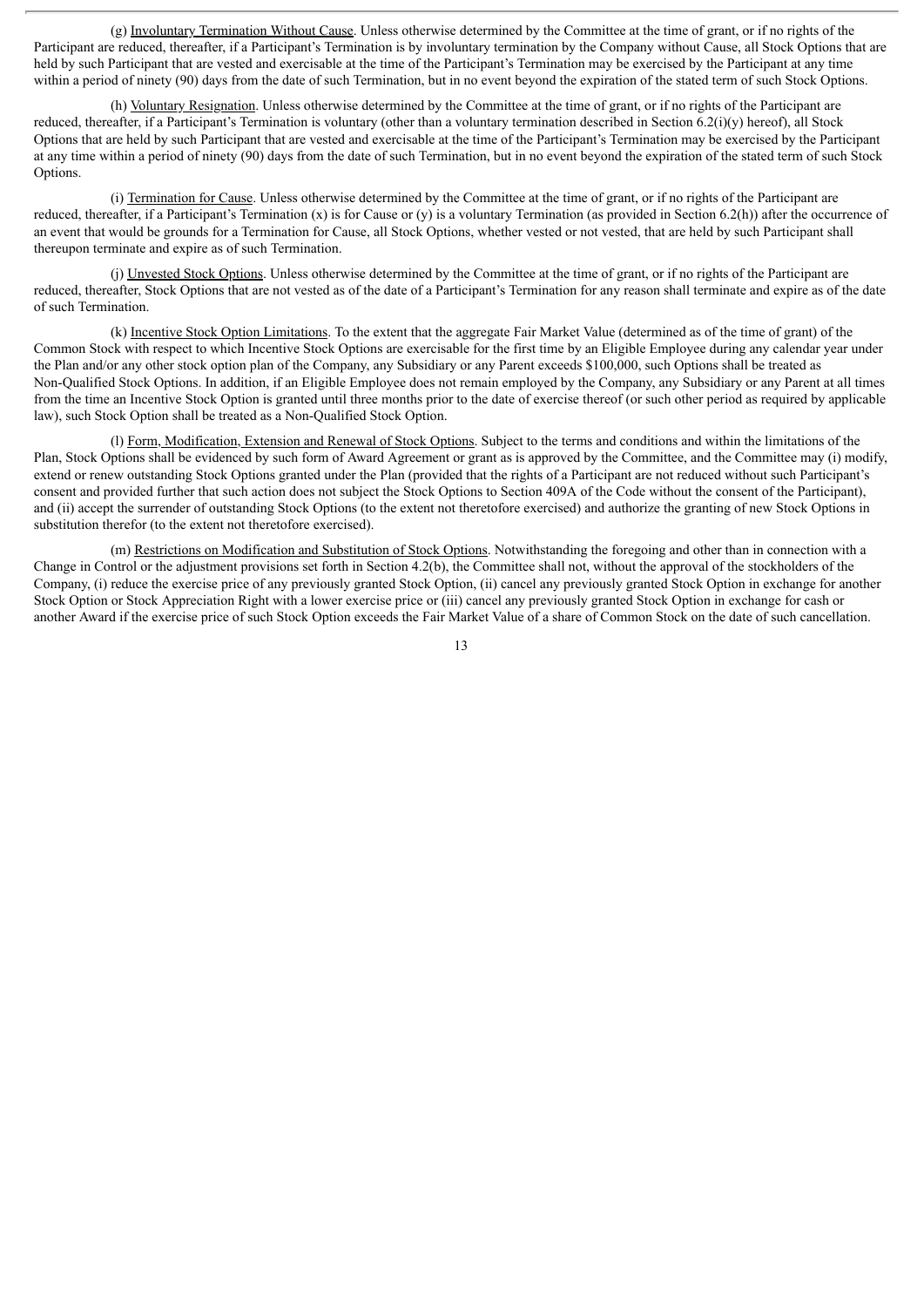(n) Other Terms and Conditions. The Committee, in its sole discretion, may include a provision in an Award Agreement or establish procedures providing for the automatic exercise of a Non-Qualified Stock Option on a cashless basis on the last day of the term of such Option if the Participant has failed to exercise the Non-Qualified Stock Option as of such date, with respect to which the Fair Market Value of the shares of Common Stock underlying the Non-Qualified Stock Option exceeds the exercise price of such Non-Qualified Stock Option on the date of expiration of such Option, subject to Section 14.5. Stock Options may contain such other provisions, which shall not be inconsistent with any of the terms of the Plan, as the Committee shall deem appropriate.

(o) No Dividend Equivalent Rights. Notwithstanding anything in an Award Agreement to the contrary, the holder of a Stock Option shall not be entitled to receive dividend equivalents with respect to the number of shares of Common Stock subject to such Stock Option.

# **ARTICLE VII STOCK APPRECIATION RIGHTS**

**7.1 Tandem Stock Appreciation Rights.** Stock Appreciation Rights may be granted in conjunction with all or part of any Stock Option (a "Reference Stock Option") granted under the Plan ("Tandem Stock Appreciation Rights"). In the case of a Non-Qualified Stock Option, such rights may be granted either at or after the time of the grant of such Reference Stock Option. In the case of an Incentive Stock Option, such rights may be granted only at the time of the grant of such Reference Stock Option.

**7.2 Terms and Conditions of Tandem Stock Appreciation Rights.** Tandem Stock Appreciation Rights granted hereunder shall be subject to such terms and conditions, not inconsistent with the provisions of the Plan (including Section 3.2(d) hereof), as shall be determined from time to time by the Committee, and the following:

(a) Exercise Price. The exercise price per share of Common Stock subject to a Tandem Stock Appreciation Right shall be the exercise price per share of Common Stock of the Reference Stock Option.

(b) Term. A Tandem Stock Appreciation Right or applicable portion thereof granted with respect to a Reference Stock Option shall terminate and no longer be exercisable upon the termination or exercise of the Reference Stock Option, except that, unless otherwise determined by the Committee, in its sole discretion, at the time of grant, a Tandem Stock Appreciation Right granted with respect to less than the full number of shares covered by the Reference Stock Option shall not be reduced until, and then only to the extent that the exercise or termination of the Reference Stock Option causes, the number of shares covered by the Tandem Stock Appreciation Right to exceed the number of shares remaining available and unexercised under the Reference Stock Option.

(c) Exercisability. Tandem Stock Appreciation Rights shall be exercisable only at such time or times and to the extent that the Reference Stock Options to which they relate shall be exercisable in accordance with the provisions of Article VI, and shall be subject to the provisions of Section 6.2(c).

(d) Method of Exercise. A Tandem Stock Appreciation Right may be exercised by the Participant by surrendering the applicable portion of the Reference Stock Option. Upon such exercise and surrender, the Participant shall be entitled to receive an amount determined in the manner prescribed in this Section 7.2. Stock Options which have been so surrendered, in whole or in part, shall no longer be exercisable to the extent that the related Tandem Stock Appreciation Rights have been exercised.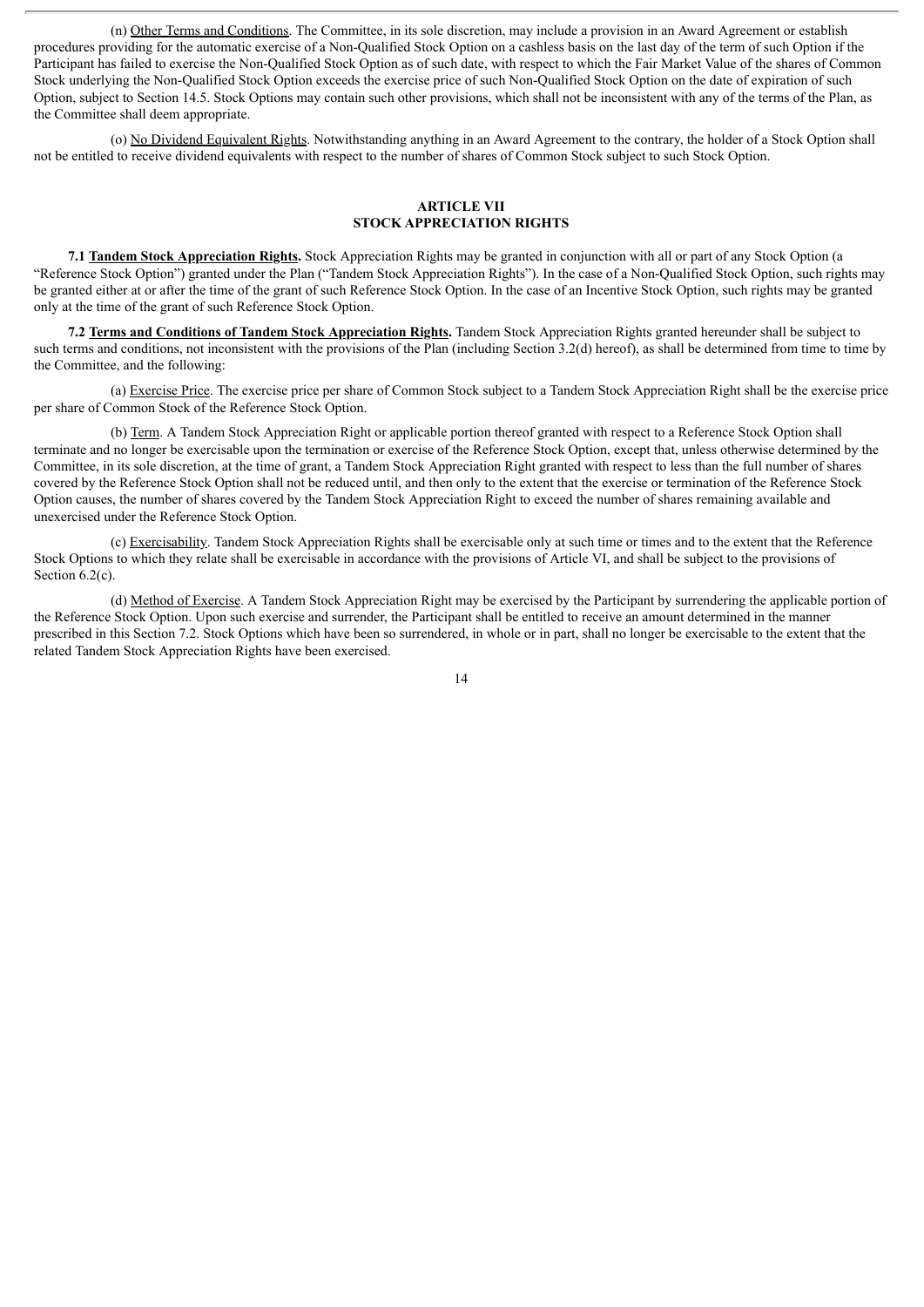(e) Payment. Upon the exercise of a Tandem Stock Appreciation Right, a Participant shall be entitled to receive up to, but no more than, an amount in cash and/or Common Stock (as chosen by the Committee in its sole discretion and set forth in the Award Agreement) equal in value to the excess of the Fair Market Value of one share of Common Stock over the Option exercise price per share specified in the Reference Stock Option agreement multiplied by the number of shares of Common Stock in respect of which the Tandem Stock Appreciation Right shall have been exercised.

(f) Deemed Exercise of Reference Stock Option. Upon the exercise of a Tandem Stock Appreciation Right, the Reference Stock Option or part thereof to which such Stock Appreciation Right is related shall be deemed to have been exercised for the purpose of the limitation set forth in Article IV of the Plan on the number of shares of Common Stock to be issued under the Plan.

(g) Non-Transferability. Tandem Stock Appreciation Rights shall be Transferable only when and to the extent that the underlying Stock Option would be Transferable under Section 6.2(e) of the Plan.

**7.3 Non-Tandem Stock Appreciation Rights.** Non-Tandem Stock Appreciation Rights may also be granted without reference to any Stock Options granted under the Plan.

**7.4 Terms and Conditions of Non-Tandem Stock Appreciation Rights.** Non-Tandem Stock Appreciation Rights granted hereunder shall be subject to such terms and conditions, not inconsistent with the provisions of the Plan (including Section 3.2(d) hereof), as shall be determined from time to time by the Committee, and the following:

(a) Exercise Price. The exercise price per share of Common Stock subject to a Non-Tandem Stock Appreciation Right shall be determined by the Committee at the time of grant, provided that the per share exercise price of a Non-Tandem Stock Appreciation Right shall not be less than 100% of the Fair Market Value of a share of Common Stock at the time of grant.

(b) Term. The term of each Non-Tandem Stock Appreciation Right shall be fixed by the Committee, but shall not be greater than ten (10) years after the date the right is granted.

(c) Exercisability. Unless otherwise provided by the Committee in accordance with the provisions of this Section 7.4 and subject to the Minimum Vesting Requirement, Non-Tandem Stock Appreciation Rights granted under the Plan shall be exercisable at such time or times and subject to such terms and conditions as shall be determined by the Committee at the time of grant. If the Committee provides, in its discretion, that any such right is exercisable subject to certain limitations (including, without limitation, that it is exercisable only in installments or within certain time periods), the Committee may waive such limitations on the exercisability at any time after grant in whole or in part (including, without limitation, waiver of the installment exercise provisions or acceleration of the time at which such right may be exercised), based on such factors, if any, as the Committee shall determine, in its sole discretion.

(d) Method of Exercise. Subject to whatever installment exercise and waiting period provisions apply under Section 7.4(c), Non-Tandem Stock Appreciation Rights may be exercised in whole or in part at any time in accordance with the applicable Award Agreement, by giving written notice of exercise to the Company specifying the number of Non-Tandem Stock Appreciation Rights to be exercised.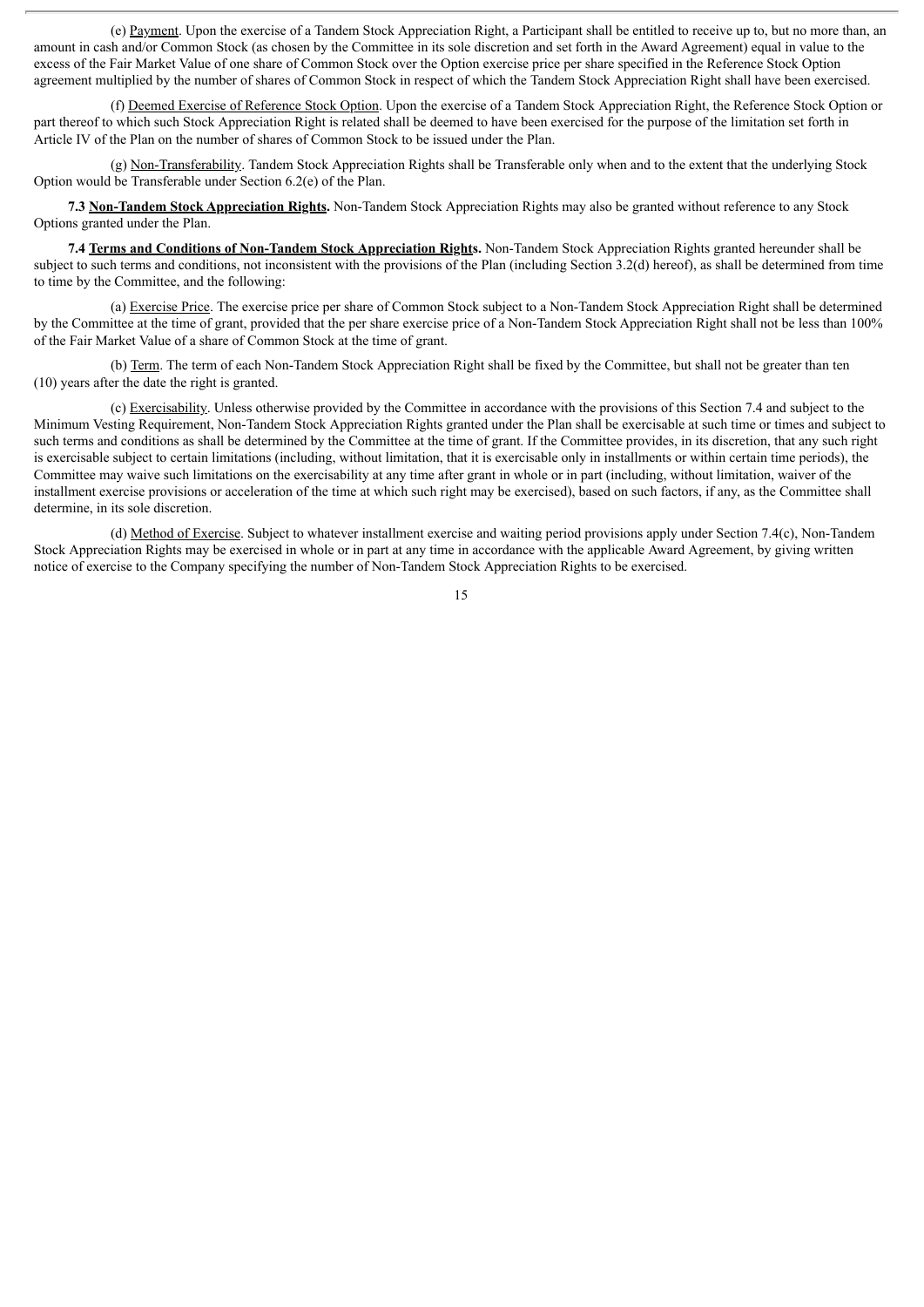(e) Payment. Upon the exercise of a Non-Tandem Stock Appreciation Right a Participant shall be entitled to receive, for each right exercised, up to, but no more than, an amount in cash and/or Common Stock (as chosen by the Committee in its sole discretion and set forth in the Award Agreement) equal in value to the excess of the Fair Market Value of one share of Common Stock on the date that the right is exercised over the Fair Market Value of one share of Common Stock on the date that the right was awarded to the Participant.

(f) Termination. Unless otherwise determined by the Committee at grant or, if no rights of the Participant are reduced, thereafter, subject to the provisions of the applicable Award Agreement and the Plan, upon a Participant's Termination for any reason, Non-Tandem Stock Appreciation Rights will remain exercisable following a Participant's Termination on the same basis as Stock Options would be exercisable following a Participant's Termination in accordance with the provisions of Sections 6.2(f) through 6.2(j).

(g) Non-Transferability. No Non-Tandem Stock Appreciation Rights shall be Transferable by the Participant other than by will or by the laws of descent and distribution, and all such rights shall be exercisable, during the Participant's lifetime, only by the Participant.

**7.5 Form, Modification, Extension and Renewal of Stock Appreciation Rights**. Subject to the terms and conditions and within the limitations of the Plan, Stock Appreciation Rights shall be evidenced by such form of Award Agreement or grant as is approved by the Committee, and the Committee may (i) modify, extend or renew outstanding Stock Appreciation Rights granted under the Plan (provided that the rights of a Participant are not reduced without such Participant's consent and provided further that such action does not subject the Stock Appreciation Rights to Section 409A of the Code without the consent of the Participant), and (ii) accept the surrender of outstanding Stock Appreciation Rights (to the extent not theretofore exercised) and authorize the granting of new Stock Appreciation Rights in substitution therefor (to the extent not theretofore exercised).

**7.6 Restrictions on Modification and Substitution of Stock Appreciation Rights**. Notwithstanding the foregoing and other in connection with a Change in Control or the adjustment provisions set forth in Section 4.2(b), the Committee shall not, without the approval of the stockholders of the Company, (i) reduce the exercise price of any previously granted Stock Appreciation Right, (ii) cancel any previously granted Stock Appreciation Right in exchange for another Stock Appreciation Right or Stock Option with a lower exercise price or (iii) cancel any previously granted Stock Appreciation Right in exchange for cash or another Award if the exercise price of such Stock Appreciation Right exceeds the Fair Market Value of a share of Common Stock on the date of such cancellation.

**7.7 Other Terms and Conditions.** The Committee may, in its sole discretion, include a provision in an Award Agreement or establish procedures providing for the automatic exercise of a Stock Appreciation Right on a cashless basis on the last day of the term of such Stock Appreciation Right if the Participant has failed to exercise the Stock Appreciation Right as of such date, with respect to which the Fair Market Value of the shares of Common Stock underlying the Stock Appreciation Right exceeds the exercise price of such Stock Appreciation Right on the date of expiration of such Stock Appreciation Right, subject to Section 14.5. Stock Appreciation Rights may contain such other provisions, which shall not be inconsistent with any of the terms of the Plan, as the Committee shall deem appropriate.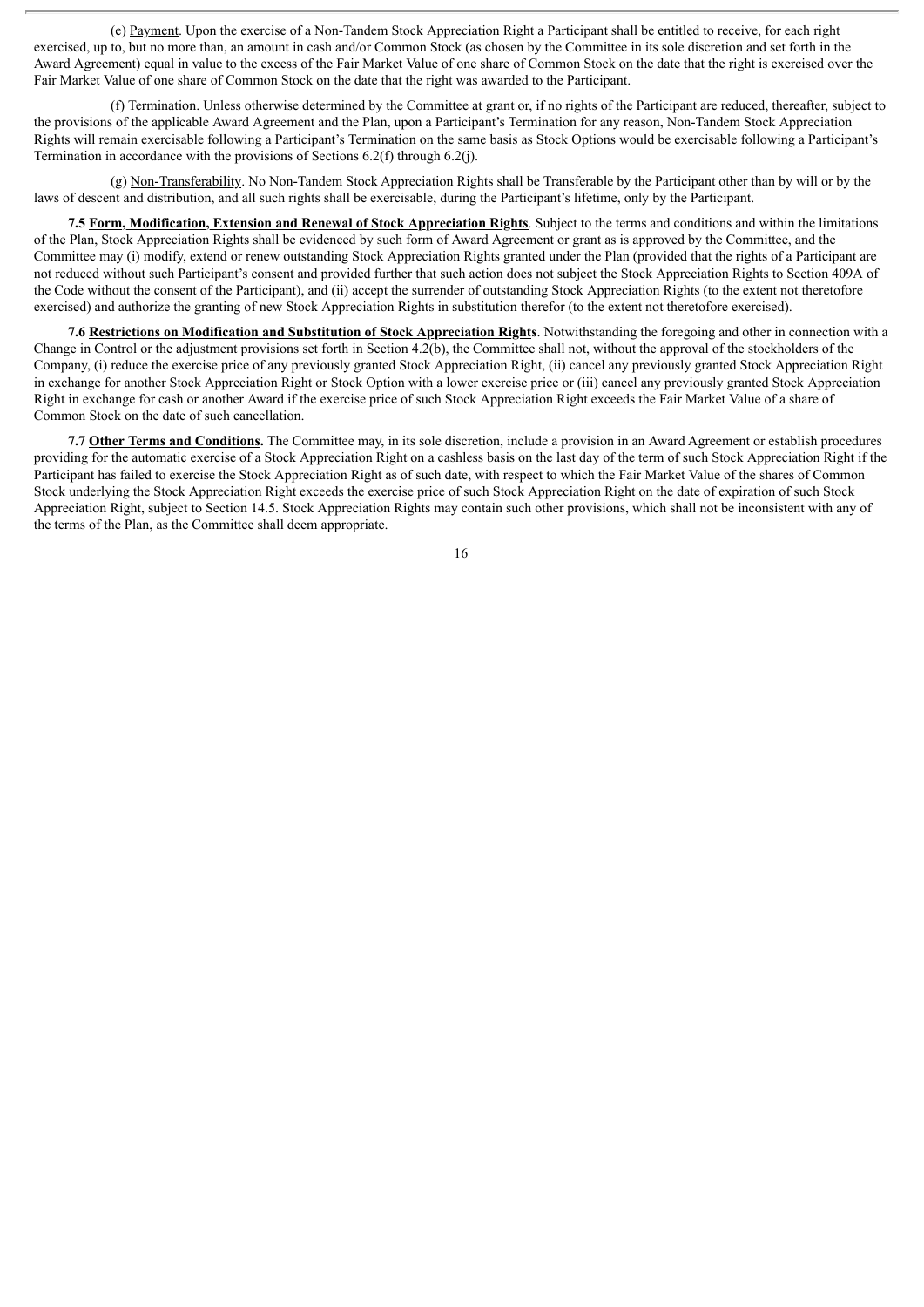**7.8 No Dividend Equivalent Rights.** Notwithstanding anything in an Agreement to the contrary, the holder of a Stock Appreciation Right shall not be entitled to receive dividend equivalents with respect to the number of shares of Common Stock subject to such Stock Appreciation Right.

# **ARTICLE VIII RESTRICTED STOCK AND RESTRICTED STOCK UNITS**

**8.1 Awards of Restricted Stock and Restricted Stock Units.** Awards of Restricted Stock and Restricted Stock Units may be issued either alone or in addition to other Awards granted under the Plan. The Committee shall determine the Eligible Individuals, to whom, and the time or times at which, grants of Restricted Stock and Restricted Stock Units shall be made, the number of shares or units (as applicable) to be awarded, the price (if any) to be paid by the Participant (which may be zero to the extent permitted by applicable law, and, to the extent not so permitted, such purchase price may not be less than par value), the time or times within which such Awards may be subject to forfeiture, the vesting schedule (subject to the Minimum Vesting Requirement) and rights to acceleration thereof, and all other terms and conditions of the Awards.

**8.2 Terms and Conditions of Restricted Stock and Restricted Stock Units.** Awards of Restricted Stock and Restricted Stock Units awarded pursuant to the Plan shall be subject to such terms and conditions, not inconsistent with the provisions of the Plan (including Section 3.2(d) hereof), as shall be determined from time to time by the Committee, and the following:

(a) Vesting Period. The Participant shall not be permitted to Transfer shares of Restricted Stock, or be entitled to obtain shares of Common Stock or cash subject to an Award of Restricted Stock Units, during the vesting period or periods set by the Committee, subject to the Minimum Vesting Requirement, commencing on the date of such Award, as set forth in the applicable Award Agreement. Such agreement shall set forth a vesting schedule and any event that would accelerate vesting of the Award. Within these limits, based on service and/or such other factors or criteria as the Committee may determine in its sole discretion, the Committee may condition the grant or provide for the vesting of the Award in installments in whole or in part, or may accelerate the vesting of all or any part of any Award.

#### (b) Rights as a Stockholder.

(i) Except as provided in Section 8.2(a) and this Section 8.2(b) or as otherwise determined by the Committee in an Award Agreement, the Participant shall have, with respect to the shares of Restricted Stock, all of the rights of a holder of shares of Common Stock of the Company, including, without limitation, the right to vote such shares and the right to receive dividends, provided that the Plan does not authorize the current payment of dividends in any form with respect to unvested Awards. Any cash dividends and stock dividends with respect to the Restricted Stock shall be withheld by the Company for the Participant's account, and interest may be credited on the amount of the cash dividends withheld at a rate and subject to such terms as determined by the Committee. The cash dividends or stock dividends so withheld by the Committee and attributable to any particular share of Restricted Stock (and earnings thereon, if applicable) shall be distributed to the Participant in cash or, at the discretion of the Committee, in shares of Common Stock having a Fair Market Value equal to the amount of such dividends, if applicable, upon the lapse of restrictions on such share and, if such share is forfeited, the Participant shall have no right to such dividends.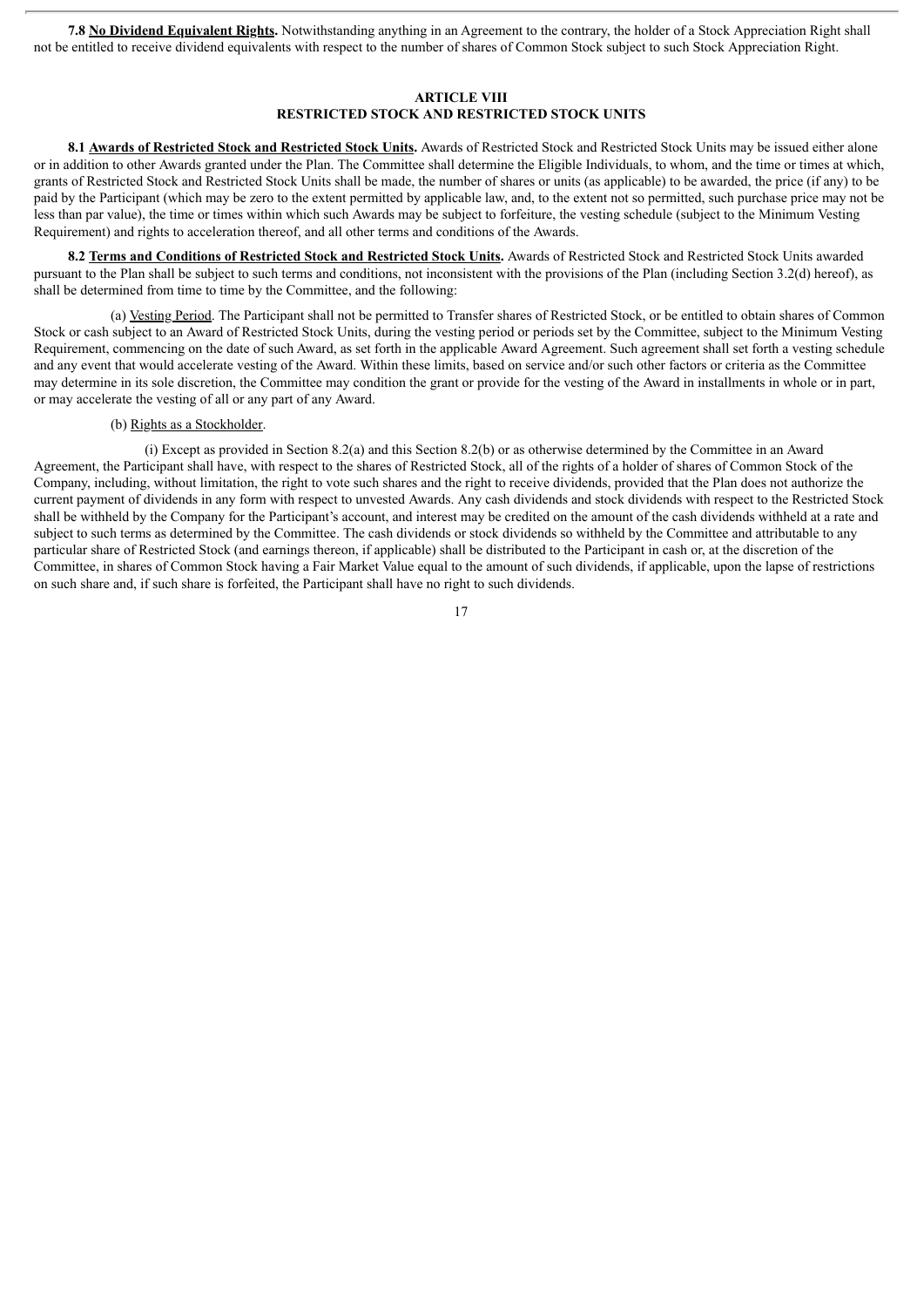(ii) Except as otherwise determined by the Committee in an Award Agreement, an Award of Restricted Stock Units shall not provide the Participant with any rights of a holder of shares of Common Stock of the Company unless and until the shares of Common Stock underlying the Award are issued to the Participant. At the discretion of the Committee, each Restricted Stock Unit may be credited with cash or stock dividends paid by the Company in respect of one share of Common Stock ("Dividend Equivalents"), provided that the Plan does not authorize the current payment of Dividend Equivalents in any form with respect to unvested Awards. With respect to Dividend Equivalents, a Participant either will receive an additional cash payment equal to the Dividend Equivalents or Dividend Equivalents will be deemed re-invested in additional Restricted Stock Units based on the Fair Market Value of a share of Common Stock on the applicable dividend payment date and rounded down to the nearest whole share and, in each case, shall be subject to the same terms and conditions as the underlying Restricted Stock Unit. For the avoidance of doubt, if such Restricted Stock Unit is forfeited, the Participant shall have no right to such Dividend Equivalents.

(iii) Stock Issuance. During the vesting period, the shares of Restricted Stock shall be held by a custodian in book entry form with restrictions on such shares duly noted or, alternatively, a certificate or certificates representing an Award of Restricted Stock shall be registered in the holder's name and may bear a legend, in addition to any legend which may be required pursuant to Section 14.2, indicating that the ownership of the shares of Common Stock represented by such certificate is subject to the restrictions, terms and conditions of this Plan and the Award Agreement relating to the Award of Restricted Stock. All such certificates shall be deposited with the Company, together with stock powers or other instruments of assignment (including a power of attorney), each endorsed in blank with a guarantee of signature if deemed necessary or appropriate, which would permit transfer to the Company of all or a portion of the shares of Common Stock subject to the Award of Restricted Stock in the event such award is forfeited in whole or in part.

(c) Termination. Unless otherwise determined by the Committee at grant or, if no rights of the Participant are reduced, thereafter, subject to the applicable provisions of the Award Agreement and the Plan, upon a Participant's Termination for any reason, all unvested shares of Restricted Stock and Restricted Stock Units will be forfeited in accordance with the terms and conditions established by the Committee at grant or thereafter.

(d) Lapse of Restrictions. If and when a share of Restricted Stock becomes vested, subject to the Company's right to require payment of any taxes in accordance with Section 14.5, the restrictions shall be removed from the requisite number of any shares of Common Stock that are held in book entry form, and all certificates evidencing ownership of the requisite number of shares of Common Stock shall be delivered to the holder of such award. The Award Agreement relating to a Restricted Stock Unit Award shall specify whether such award may be settled in shares of Common Stock or cash or a combination thereof, and the timing of such settlement.

#### **ARTICLE IX PERFORMANCE AWARDS**

**9.1 Performance Awards.** The Committee may grant a Performance Award to a Participant payable upon the attainment of specific Performance Goal(s). If the Performance Award is payable in shares of Restricted Stock, such shares shall be transferable to the Participant only upon attainment of the relevant Performance Goal(s) in accordance with this Article IX. If the Performance Award is payable in cash or shares of Common Stock, it may be paid upon the attainment of the relevant Performance Goal(s) either in cash or in shares of Common Stock (based on the then current Fair Market Value of such shares), as determined by the Committee and set forth in the Award Agreement, in its sole and absolute discretion. Subject to the Minimum Vesting Requirement, each Performance Award shall be evidenced by an Award Agreement in such form that is not inconsistent with the Plan and that the Committee may from time to time approve.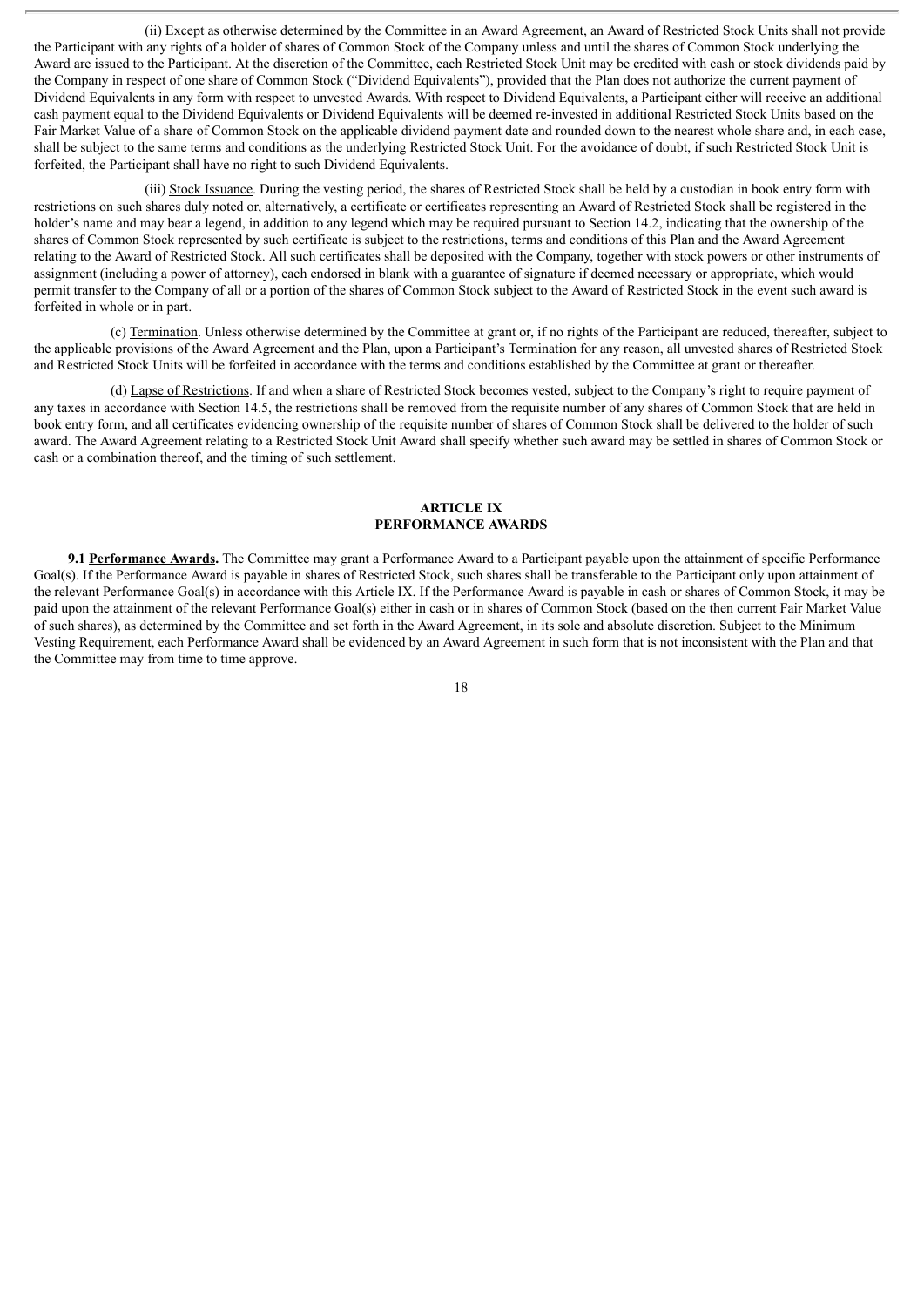**9.2 Terms and Conditions of Performance Awards.** Performance Awards awarded pursuant to this Article IX shall be subject to such terms and conditions, not inconsistent with the provisions of the Plan (including Section 3.2(d) hereof), as shall be determined from time to time by the Committee, and the following:

(a) Earning of Performance Award. At the expiration of the applicable Performance Period, the Committee shall determine the extent to which the Performance Goals established pursuant to Section 9.2(c) are achieved and the percentage of each Performance Award that has been earned.

(b) Non-Transferability. Subject to the applicable provisions of the Award Agreement and the Plan, Performance Awards may not be Transferred during the Performance Period.

(c) Performance Goals, Formulae or Standards. The Committee shall establish the Performance Goal(s) for the earning of Performance Awards based on a Performance Period applicable to each Participant or class of Participants.

(d) Dividends and Dividend Equivalents. Unless otherwise determined by the Committee at the time of grant, amounts equal to dividends and Dividend Equivalents, as applicable, declared during the Performance Period with respect to the number of shares of Common Stock covered by a Performance Award will not be paid to the Participant. For the avoidance of doubt, the Plan does not authorize the current payment of dividends or Dividend Equivalents in any form with respect to unvested Awards and any dividends or Dividend Equivalents credited to a Performance Award shall be subject to the same terms and conditions as the underlying Performance Award and, if the Performance Award is forfeited, the Participant shall have no right to such dividends or Dividend Equivalents.

(e) Payment. Following the Committee's determination in accordance with Section 9.2(a), and subject to the applicable provisions of the Award Agreement and the Plan, the Company shall settle Performance Awards, in such form (including, without limitation, in shares of Common Stock or in cash) as determined by the Committee and set forth in the Award Agreement, in an amount equal to such Participant's earned Performance Awards. Notwithstanding the foregoing, subject to the applicable provisions of the Award Agreement and the Plan, the Committee may, in its sole discretion, subject the payment of all or part of any Performance Award to additional vesting, forfeiture and deferral conditions as it deems appropriate and subject to Section 409A of the Code.

(f) Termination. Subject to the applicable provisions of the Award Agreement and the Plan, upon a Participant's Termination for any reason during the Performance Period for a given Performance Award, the Performance Award in question will vest or be forfeited in accordance with the terms and conditions established by the Committee at grant.

(g) Accelerated Vesting. Based on service, performance and/or such other factors or criteria, if any, as the Committee may determine, the Committee may accelerate the vesting of all or any part of any Performance Award after the grant date.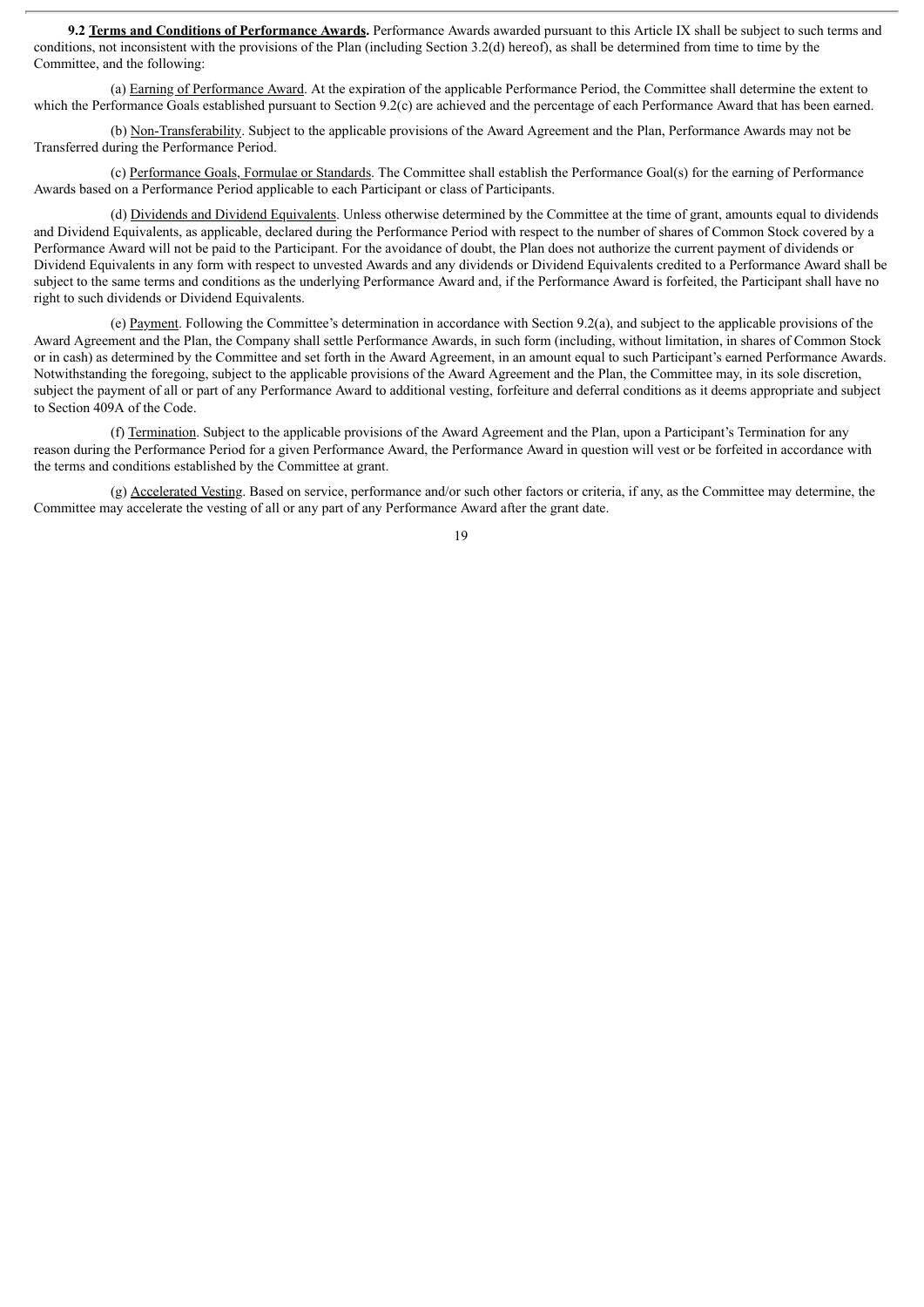#### **ARTICLE X OTHER STOCK-BASED AND CASH-BASED AWARDS**

**10.1 Other Stock-Based Awards.** The Committee is authorized to grant to Eligible Individuals Other Stock- Based Awards that are payable in, valued in whole or in part by reference to, or otherwise based on or related to shares of Common Stock, including but not limited to, shares of Common Stock awarded purely as a bonus and not subject to restrictions or conditions, shares of Common Stock in payment of the amounts due under an incentive or performance plan sponsored or maintained by the Company or an Affiliate, and Awards valued by reference to book value of shares of Common Stock. Other Stock-Based Awards may be granted either alone or in addition to or in tandem with other Awards granted under the Plan.

Subject to the provisions of the Plan, the Committee shall have authority to determine the Eligible Individuals, to whom, and the time or times at which, such Awards shall be made, the number of shares of Common Stock to be awarded pursuant to such Awards, and all other conditions of the Awards. The Committee may also provide for the grant of Common Stock under such Awards upon the completion of a specified Performance Period.

**10.2 Terms and Conditions of Other Stock-Based Awards.** Other Stock-Based Awards made pursuant to this Article X shall be subject to such terms and conditions, not inconsistent with the provisions of the Plan (including Section 3.2(d) hereof), as shall be determined from time to time by the Committee, and the following:

(a) Non-Transferability. Subject to the applicable provisions of the Award Agreement and the Plan, shares of Common Stock subject to Awards made under this Article X may not be Transferred prior to the date on which the shares are issued, or, if later, the date on which any applicable restriction, performance or deferral period lapses.

(b) Dividends. Unless otherwise determined by the Committee at the time of Award, subject to the provisions of the Award Agreement and the Plan, the recipient of an Award under this Article X shall not be entitled to receive, currently or on a deferred basis, dividends or Dividend Equivalents in respect of the number of shares of Common Stock covered by the Award. To the extent provided by the Committee, any such dividend or Dividend Equivalent, as applicable, with respect to the Award shall be withheld by the Company for the Participant's account, and interest may be credited on the amount of the cash dividends or Dividend Equivalents withheld at a rate and subject to such terms as determined by the Committee. The dividends or Dividend Equivalents so withheld by the Committee and attributable to any particular share under the Award (and earnings thereon, if applicable) shall be distributed to the Participant in cash or, at the discretion of the Committee, in shares of Common Stock having a Fair Market Value equal to the amount of such dividends or Dividend Equivalents, as applicable, upon the lapse of restrictions on the Award and, if such Award is forfeited, the Participant shall have no right to such dividends or Dividend Equivalents. For the avoidance of doubt, the Plan does not authorize the current payment of dividends or Dividend Equivalents in any form with respect to unvested Awards.

(c) Vesting. Any Award under this Article X and any Common Stock covered by any such Award shall vest or be forfeited to the extent so provided in the Award Agreement, as determined by the Committee, in its sole discretion and subject to the Minimum Vesting Requirement. Based on service and/or such other factors or criteria as the Committee may, in its sole discretion, accelerate the vesting of all or any part of any Award.

(d) Price. Common Stock issued on a bonus basis under this Article X may be issued for no cash consideration. Common Stock purchased pursuant to a purchase right awarded under this Article X shall be priced, as determined by the Committee in its sole discretion.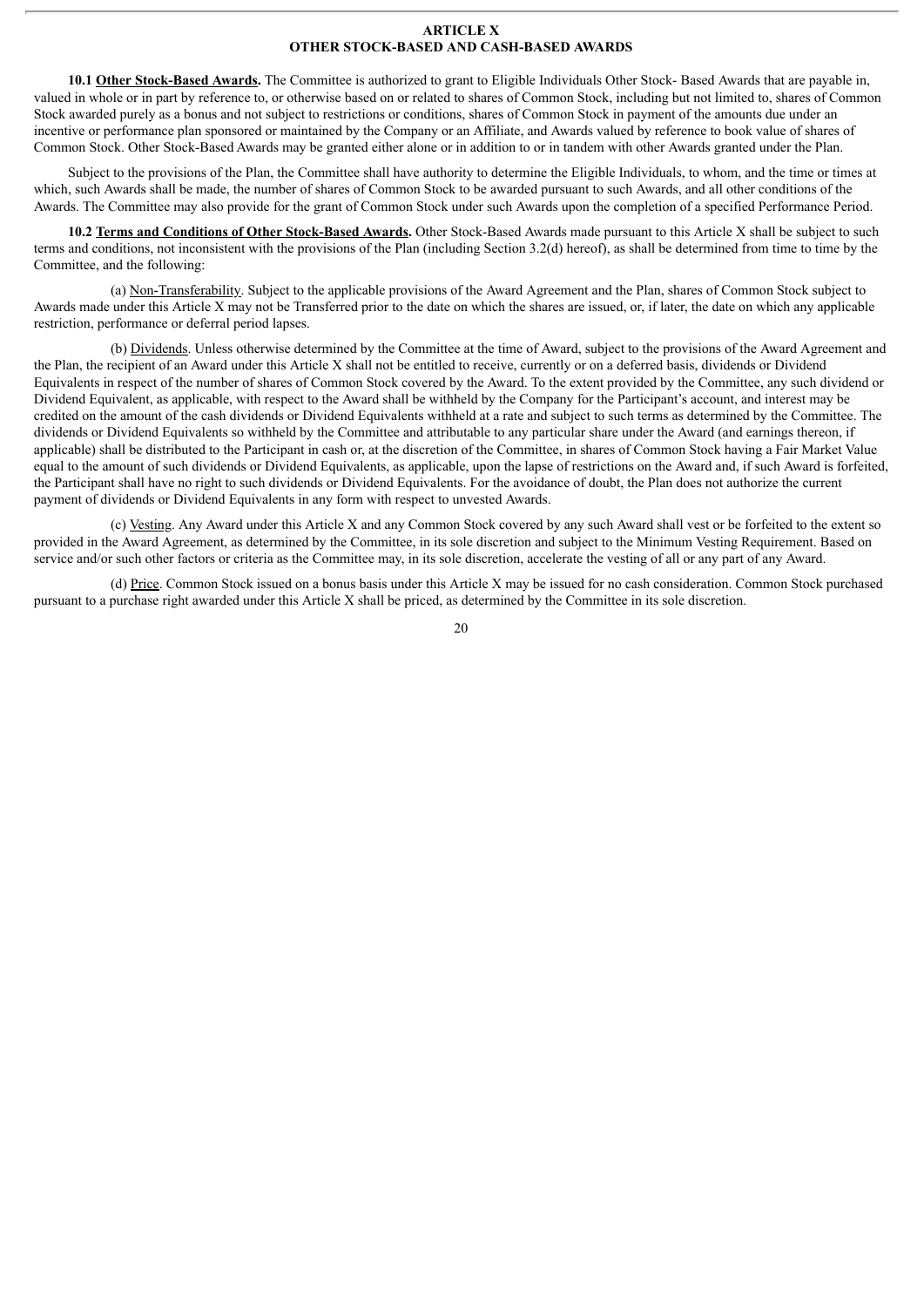**10.3 Other Cash-Based Awards.** The Committee may from time to time grant Other Cash-Based Awards to Eligible Individuals in such amounts, on such terms and conditions not inconsistent with the provisions of the Plan (including Section 3.2(d) hereof), and for such consideration, including no consideration or such minimum consideration as may be required by applicable law, as it shall determine in its sole discretion. Other Cash-Based Awards may be granted subject to the satisfaction of vesting conditions or may be awarded purely as a bonus and not subject to restrictions or conditions, and if subject to vesting conditions and the Minimum Vesting Requirement, the Committee may accelerate the vesting of such Awards at any time in its sole discretion. The grant of an Other Cash-Based Award shall not require a segregation of any of the Company's assets for satisfaction of the Company's payment obligation thereunder.

#### **ARTICLE XI CHANGE IN CONTROL PROVISIONS**

**11.1 Benefits.** In the event of a Change in Control of the Company (as defined below), and except as otherwise provided by the Committee in an Award Agreement, a Participant's unvested Award shall not vest automatically and a Participant's Award shall be treated in accordance with one or more of the following methods as determined by the Committee:

(a) Awards, whether or not then vested, shall be continued, assumed, or have new rights substituted therefor, as determined by the Committee in a manner consistent with the requirements of Section 409A of the Code, and restrictions to which Awards granted prior to the Change in Control are subject shall not lapse upon a Change in Control and the Award shall, where appropriate in the sole discretion of the Committee, receive the same distribution as other Common Stock on such terms as determined by the Committee or require that shares of capital stock of the corporation resulting from or succeeding to the business of the Company pursuant to such Change in Control, or a parent corporation thereof, or other property be substituted for some or all of the shares of Common Stock subject to an outstanding Award, with an appropriate and equitable adjustment to such Award as determined by the Committee in accordance with Section 4.2; provided that the Committee may decide to grant additional Awards in lieu of any cash distribution. Notwithstanding anything to the contrary herein, for purposes of Incentive Stock Options, any assumed or substituted Stock Option shall comply with the requirements of Treasury Regulation Section 1.424-1 (and any amendment thereto).

(b) The Committee, in its sole discretion, may provide for the purchase of any Awards by the Company or an Affiliate for an amount of cash equal to the excess (if any) of the Fair Market Value of the shares of Common Stock covered by such Awards, over the aggregate exercise price of such Awards; provided that in the event that such exercise price does not exceed Fair Market Value, the Awards may be cancelled for no consideration.

(c) The Committee may, in its sole discretion, terminate any outstanding and unexercised Award that provides for a Participant elected exercise, effective as of the date of the Change in Control, by delivering notice of termination to each Participant at least twenty (20) days prior to the date of consummation of the Change in Control, in which case during the period from the date on which such notice of termination is delivered to the consummation of the Change in Control, each such Participant shall have the right to exercise in full all of such Participant's Awards that are then vested and outstanding, but any such exercise shall be contingent on the occurrence of the Change in Control, and, provided that, if the Change in Control does not take place within a specified period after giving such notice for any reason whatsoever, the notice and exercise pursuant thereto shall be null and void.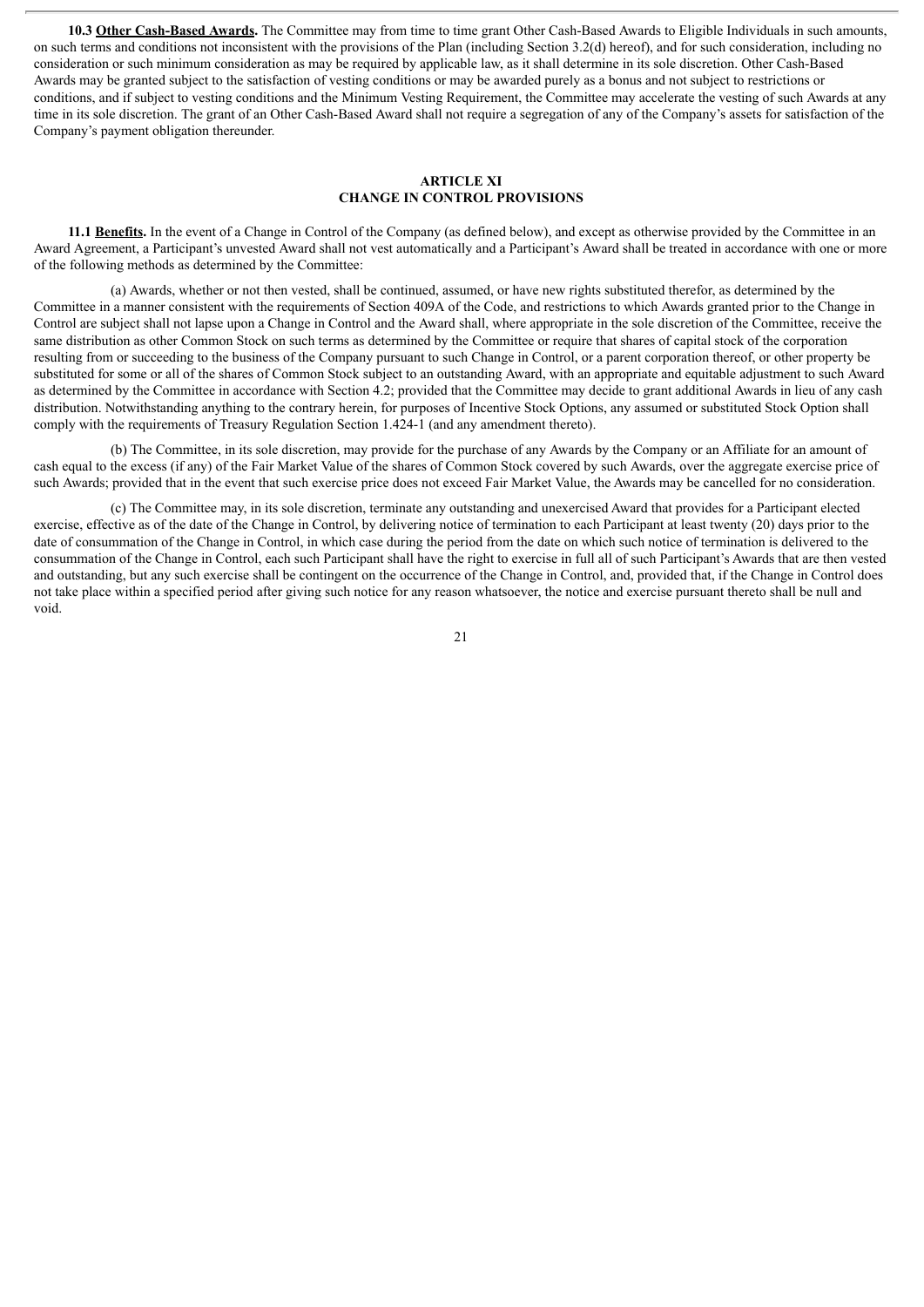(d) Notwithstanding any other provision herein to the contrary, the Committee may, in its sole discretion, provide for accelerated vesting or lapse of restrictions, of an Award at any time.

**11.2 Change in Control.** "Change in Control" shall be deemed to occur upon the occurrence of any of the following events:

(a) any "person," as such term is used in Sections  $13(d)$  and  $14(d)$  of the Exchange Act (other than the Company, any trustee or other fiduciary holding securities under any employee benefit plan of the Company or any Affiliate of them, or any company owned, directly or indirectly, by the stockholders of the Company in substantially the same proportions as their ownership of Common Stock of the Company), becomes the beneficial owner (as defined in Rule 13d-3 under the Exchange Act), directly or indirectly, of securities of the Company representing 40% or more of the combined voting power of the Company's then outstanding securities;

(b) during any period of two consecutive years, individuals who at the beginning of such period constitute the Board, and any new director (other than a director designated by a person who has entered into an agreement with the Company to effect a transaction described in paragraph (a), (c), or (d) of this Section 11.2 or a director whose initial assumption of office occurs as a result of either an actual or threatened election contest (as such term is used in Rule 14a-11 of Regulation 14A promulgated under the Exchange Act) or other actual or threatened solicitation of proxies or consents by or on behalf of a person other than the Board) whose election by the Board or nomination for election by the Company's stockholders was approved by a vote of at least two-thirds of the directors then still in office who either were directors at the beginning of the two-year period or whose election or nomination for election was previously so approved, cease for any reason to constitute at least a majority of the Board;

(c) the consummation of a merger or consolidation of the Company with any other corporation, other than a merger or consolidation which would result in the voting securities of the Company outstanding immediately prior thereto continuing to represent (either by remaining outstanding or by being converted into voting securities of the surviving entity) more than 50% of the combined voting power of the voting securities of the Company or such surviving entity outstanding immediately after such merger or consolidation; provided, however, that a merger or consolidation effected to implement a recapitalization of the Company (or similar transaction) in which no person (other than those covered by the exceptions in Section 11.2(a)) acquires more than 50% of the combined voting power of the Company's then outstanding securities shall not constitute a Change in Control of the Company; or

(d) a complete liquidation or dissolution of the Company or the consummation of a sale or disposition by the Company of all or substantially all of the Company's assets other than the sale or disposition of all or substantially all of the assets of the Company to a person or persons who beneficially own, directly or indirectly, 50% or more of the combined voting power of the outstanding voting securities of the Company at the time of the sale.

Notwithstanding the foregoing, with respect to any Award that is characterized as "nonqualified deferred compensation" within the meaning of Section 409A of the Code and which becomes payable upon a Change in Control, an event shall not be considered to be a Change in Control under the Plan for purposes of payment of such Award unless such event is also a "change in ownership," a "change in effective control" or a "change in the ownership of a substantial portion of the assets" of the Company within the meaning of Section 409A of the Code.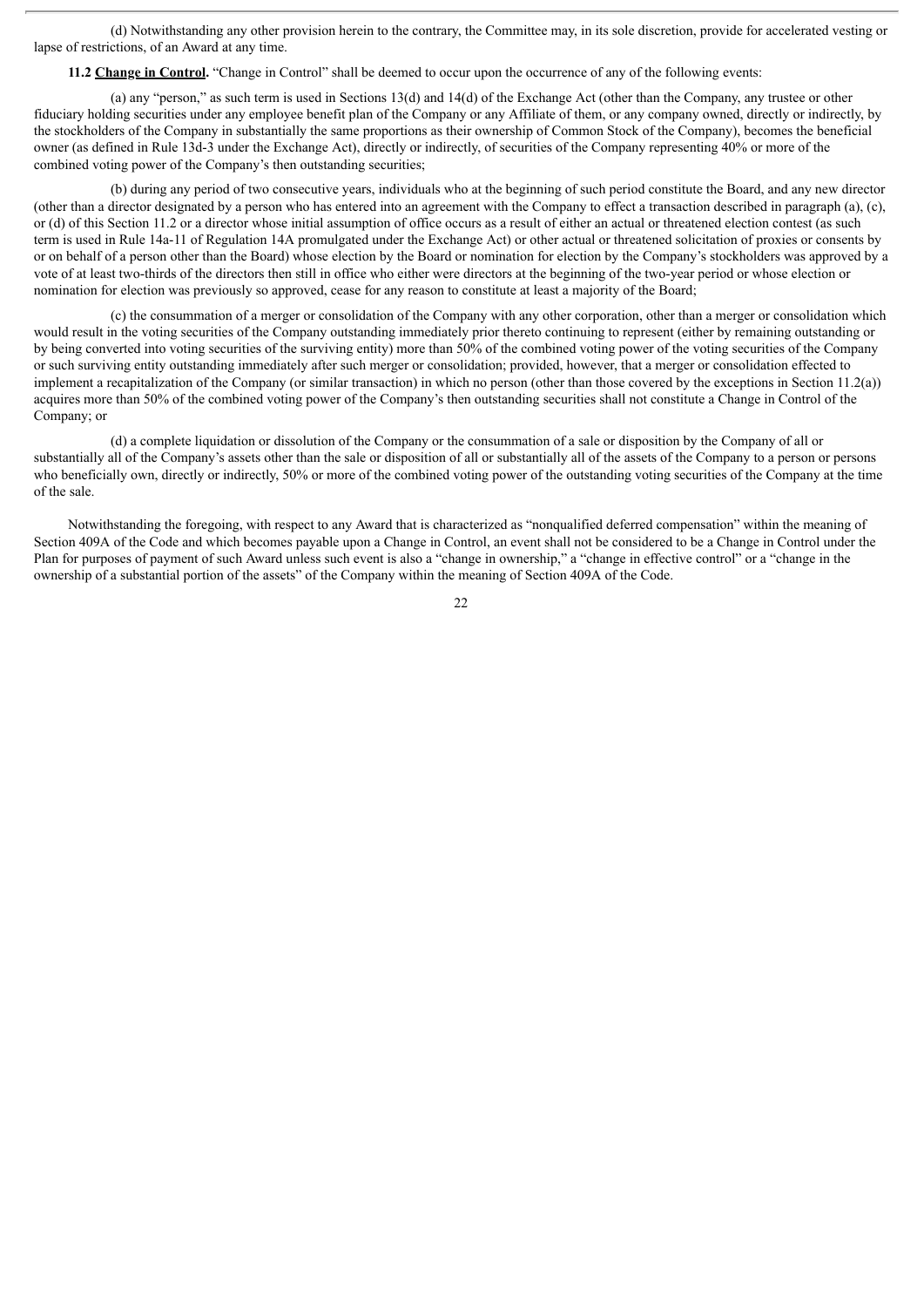#### **ARTICLE XII TERMINATION OR AMENDMENT OF PLAN**

**12.1 Termination or Amendment.** Notwithstanding any other provision of the Plan, the Board may at any time, and from time to time, amend, in whole or in part, any or all of the provisions of the Plan or an Award Agreement (including any amendment deemed necessary to ensure that the Company may comply with any regulatory requirement referred to in Article XIV or Section 409A of the Code), or suspend or terminate it entirely, retroactively or otherwise. The Committee may amend the terms of any outstanding Award, prospectively or retroactively, including without limitation, to modify, renew, extend the term of, and provide for payment of dividends and Dividend Equivalents with respect to such Award, subject to Sections 6.2(o), 7.8, 8.2(b)(i), 8.2(b)(ii), 9.2(d), and 10.2(b). For the avoidance of doubt, the Plan does not authorize the current payment of dividends or Dividend Equivalents in any form with respect to unvested Awards. Notwithstanding the foregoing, unless otherwise required to comply with applicable law (including Section 409A of the Code) or specifically provided herein, the rights of a Participant with respect to Awards granted prior to any amendment, suspension or termination, may not be materially impaired, without the consent of the Participant. In addition, without the approval of the holders of the Company's Common Stock entitled to vote in accordance with applicable law, no amendment may be made that would (i) increase the aggregate number of shares of Common Stock that may be issued under the Plan (except by operation of Section 4.2); (ii) increase the Non-Employee Director compensation limit for a fiscal year under Section 4.1(b); (iii) change the classification of individuals eligible to receive Awards under the Plan; (iv) decrease the minimum exercise price of any Stock Option or Stock Appreciation Right; (v) extend the maximum Stock Option term under Section 6.2(b); (vi) permit the award any Stock Option or Stock Appreciation Right in replacement of a canceled Stock Option or Stock Appreciation Right with a higher exercise price than the replacement award, or otherwise permit the cancellation of a Stock Option or Stock Appreciation Right with an exercise price higher than Fair Market Value in exchange for another Award or for cash; or (vii) require stockholder approval under applicable law or regulation including, without limitation, the Code, Financial Industry Regulatory Authority (FINRA) rules and regulations or the rules of any exchange or system on which the Company's securities are listed or traded at the request of the Company.

# **ARTICLE XIII UNFUNDED STATUS OF PLAN**

The Plan is intended to constitute an "unfunded" plan for incentive and deferred compensation. With respect to any payment as to which a Participant has a fixed and vested interest but which are not yet made to a Participant by the Company, nothing contained herein shall give any such Participant any right that is greater than those of a general unsecured creditor of the Company.

#### **ARTICLE XIV GENERAL PROVISIONS**

**14.1 Award Agreement.** Each Award under this Plan shall be evidenced by an Award Agreement setting forth the terms and conditions applicable to such Award. No Award shall be valid until an Agreement is authorized or executed by the Company and, to the extent required by the Company, executed or electronically accepted by the recipient of such award. Upon such execution or acceptance and delivery of the Award Agreement to the Company within the time period specified by the Company, such Award shall be effective as of the effective date set forth in the Award Agreement.

#### $2<sub>3</sub>$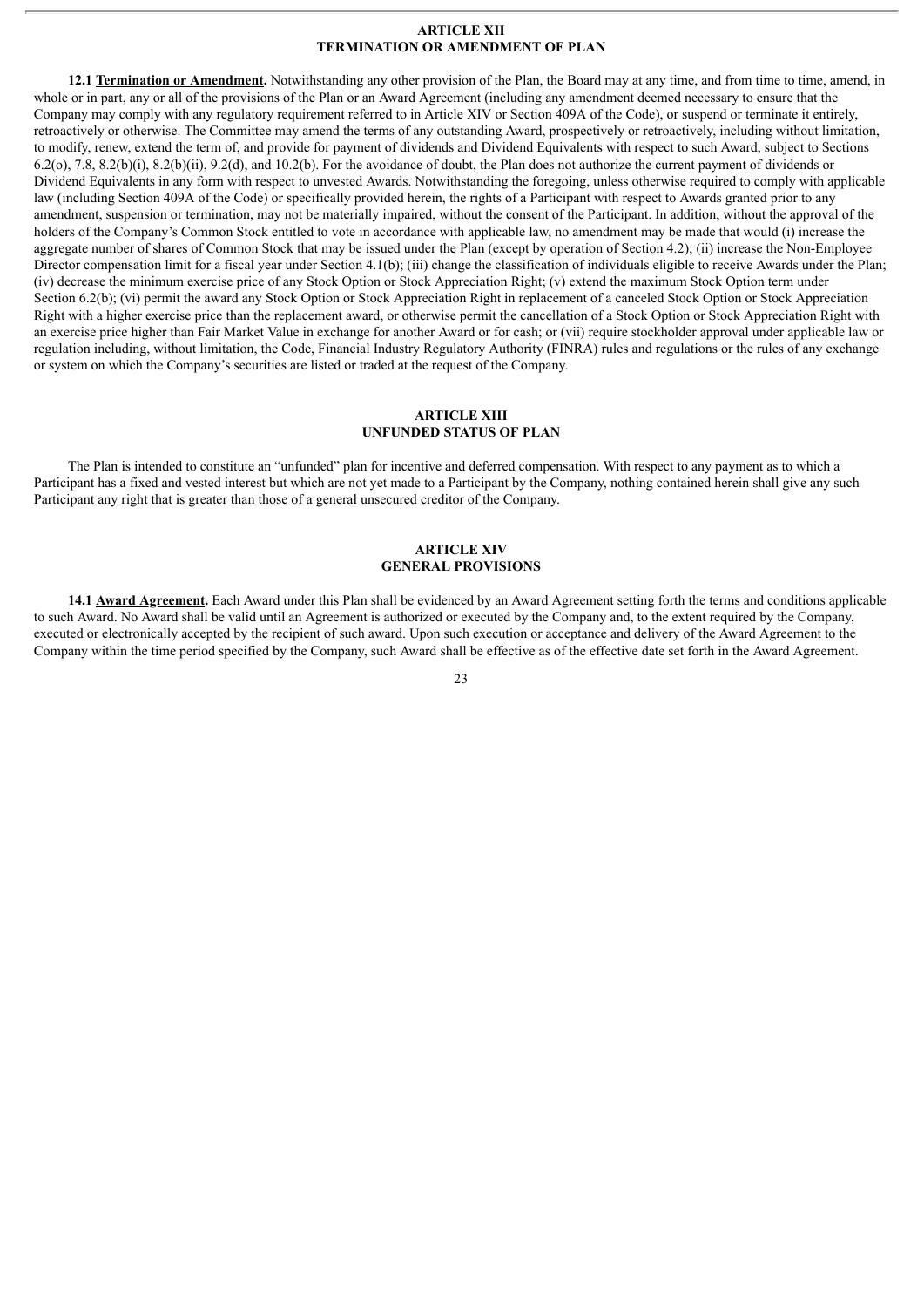**14.2 Legend.** The Committee may require each person receiving shares of Common Stock pursuant to an Award under the Plan to represent to and agree with the Company in writing that the Participant is acquiring the shares without a view to distribution thereof. In addition to any legend required by the Plan, the certificates for such shares may include any legend that the Committee deems appropriate to reflect any restrictions on Transfer. All certificates for shares of Common Stock delivered under the Plan shall be subject to such stop transfer orders and other restrictions as the Committee may deem advisable under the rules, regulations and other requirements of the Securities and Exchange Commission, any stock exchange upon which the Common Stock is then listed or any national securities exchange system upon whose system the Common Stock is then quoted, any applicable federal or state securities law, and any applicable corporate law, and the Committee may cause a legend or legends to be put on any such certificates to make appropriate reference to such restrictions.

**14.3 Other Plans.** Nothing contained in the Plan shall prevent the Board from adopting other or additional compensation arrangements, subject to stockholder approval if such approval is required, and such arrangements may be either generally applicable or applicable only in specific cases.

**14.4 No Right to Employment/Directorship/Consultancy.** Neither the Plan nor the grant of any Award hereunder shall give any Participant or other employee, Consultant or Non-Employee Director any right with respect to continuance of employment, consultancy or directorship by the Company or any Affiliate, nor shall there be a limitation in any way on the right of the Company or any Affiliate by which an employee is employed or a Consultant or Non-Employee Director is retained to terminate such employment, consultancy or directorship at any time.

**14.5 Withholding of Taxes.** The Company shall have the right to deduct from any payment to be made pursuant to the Plan, or to otherwise require, prior to the issuance or delivery of shares of Common Stock or the payment of any cash hereunder, payment by the Participant of, any federal, state or local taxes up to the maximum statutory tax rates in the applicable jurisdictions. Upon the vesting of any Award that is taxable upon vesting, or upon making an election under Section 83(b) of the Code, a Participant shall pay all required withholding to the Company. Any withholding obligation under this Section 14.5 with regard to any Participant may be satisfied, subject to the consent of the Committee, by reducing the number of shares of Common Stock otherwise deliverable or by delivering shares of Common Stock already owned. Any fraction of a share of Common Stock required to satisfy such tax obligations shall be disregarded and the amount due shall be paid instead in cash by the Participant.

**14.6 No Assignment of Benefits.** No Award or other benefit payable under the Plan shall, except as otherwise specifically provided by law or permitted by the Committee, be Transferable in any manner, and any attempt to Transfer any such benefit shall be void, and any such benefit shall not in any manner be liable for or subject to the debts, contracts, liabilities, engagements or torts of any person who shall be entitled to such benefit, nor shall it be subject to attachment or legal process for or against such person.

# **14.7 Listing and Other Conditions.**

(a) Unless otherwise determined by the Committee, as long as the Common Stock is listed on a national securities exchange or system sponsored by a national securities association, the issuance of shares of Common Stock pursuant to an Award shall be conditioned upon such shares being listed on such exchange or system. The Company shall have no obligation to issue such shares unless and until such shares are so listed, and the right to exercise any Award with respect to such shares shall be suspended until such listing has been effected.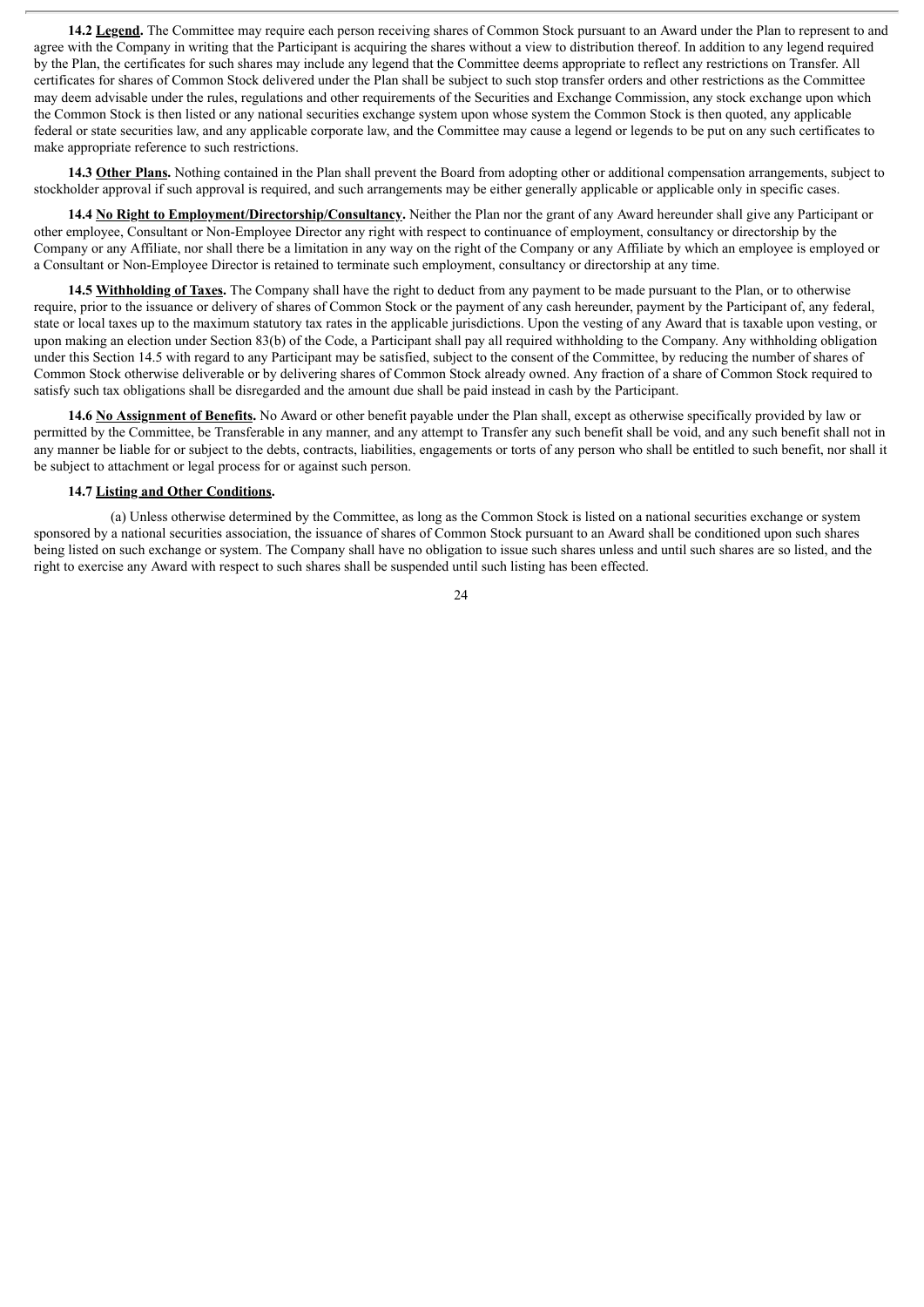(b) If at any time counsel to the Company shall be of the opinion that any sale or delivery of shares of Common Stock pursuant to an Award is or may in the circumstances be unlawful or result in the imposition of excise taxes on the Company under the statutes, rules or regulations of any applicable jurisdiction, the Company shall have no obligation to make such sale or delivery, or to make any application or to effect or to maintain any qualification or registration under the Securities Act or otherwise, with respect to shares of Common Stock or Awards, and the right to exercise any Award shall be suspended until, in the opinion of said counsel, such sale or delivery shall be lawful or will not result in the imposition of excise taxes on the Company.

(c) Upon termination of any period of suspension under this Section 14.7, any Award affected by such suspension which shall not then have expired or terminated shall be reinstated as to all shares available before such suspension and as to shares which would otherwise have become available during the period of such suspension, but no such suspension shall extend the term of any Award.

(d) A Participant shall be required to supply the Company with certificates, representations and information that the Company requests and otherwise cooperate with the Company in obtaining any listing, registration, qualification, exemption, consent or approval the Company deems necessary or appropriate.

**14.8 Governing Law.** The Plan and actions taken in connection herewith, to the extent not otherwise governed by the Code or the laws of the United States, shall be governed and construed in accordance with the laws of the State of Delaware (regardless of the law that might otherwise govern under applicable Delaware principles of conflict of laws).

**14.9 Jurisdiction; Waiver of Jury Trial.** Subject to any arbitration policies adopted by the Company, any suit, action or proceeding with respect to the Plan or any Award Agreement, or any judgment entered by any court of competent jurisdiction in respect of any thereof, shall be resolved only in the courts of the State of Delaware or the United States District Court for the District of Delaware and the appellate courts having jurisdiction of appeals in such courts. In that context, and without limiting the generality of the foregoing, the Company and each Participant shall irrevocably and unconditionally (a) submit in any proceeding relating to the Plan or any Award Agreement, or for the recognition and enforcement of any judgment in respect thereof (a "Proceeding"), to the exclusive jurisdiction of the courts of the State of Delaware, the court of the United States of America for the District of Delaware, and appellate courts having jurisdiction of appeals from any of the foregoing, and agree that all claims in respect of any such Proceeding shall be heard and determined in such Delaware State court or, to the extent permitted by law, in such federal court, (b) consent that any such Proceeding may and shall be brought in such courts and waives any objection that the Company and each Participant may now or thereafter have to the venue or jurisdiction of any such Proceeding in any such court or that such Proceeding was brought in an inconvenient court and agree not to plead or claim the same, (c) waive all right to trial by jury in any Proceeding (whether based on contract, tort or otherwise) arising out of or relating to the Plan or any Award Agreement, (d) agree that service of process in any such Proceeding may be effected by mailing a copy of such process by registered or certified mail (or any substantially similar form of mail), postage prepaid, to such party, in the case of a Participant, at the Participant's address shown in the books and records of the Company or, in the case of the Company, at the Company's principal offices, attention General Counsel, and (e) agree that nothing in the Plan shall affect the right to effect service of process in any other manner permitted by the laws of the State of Delaware.

**14.10 Construction.** Wherever any words are used in the Plan in the masculine gender they shall be construed as though they were also used in the feminine gender in all cases where they would so apply, and wherever words are used herein in the singular form they shall be construed as though they were also used in the plural form in all cases where they would so apply.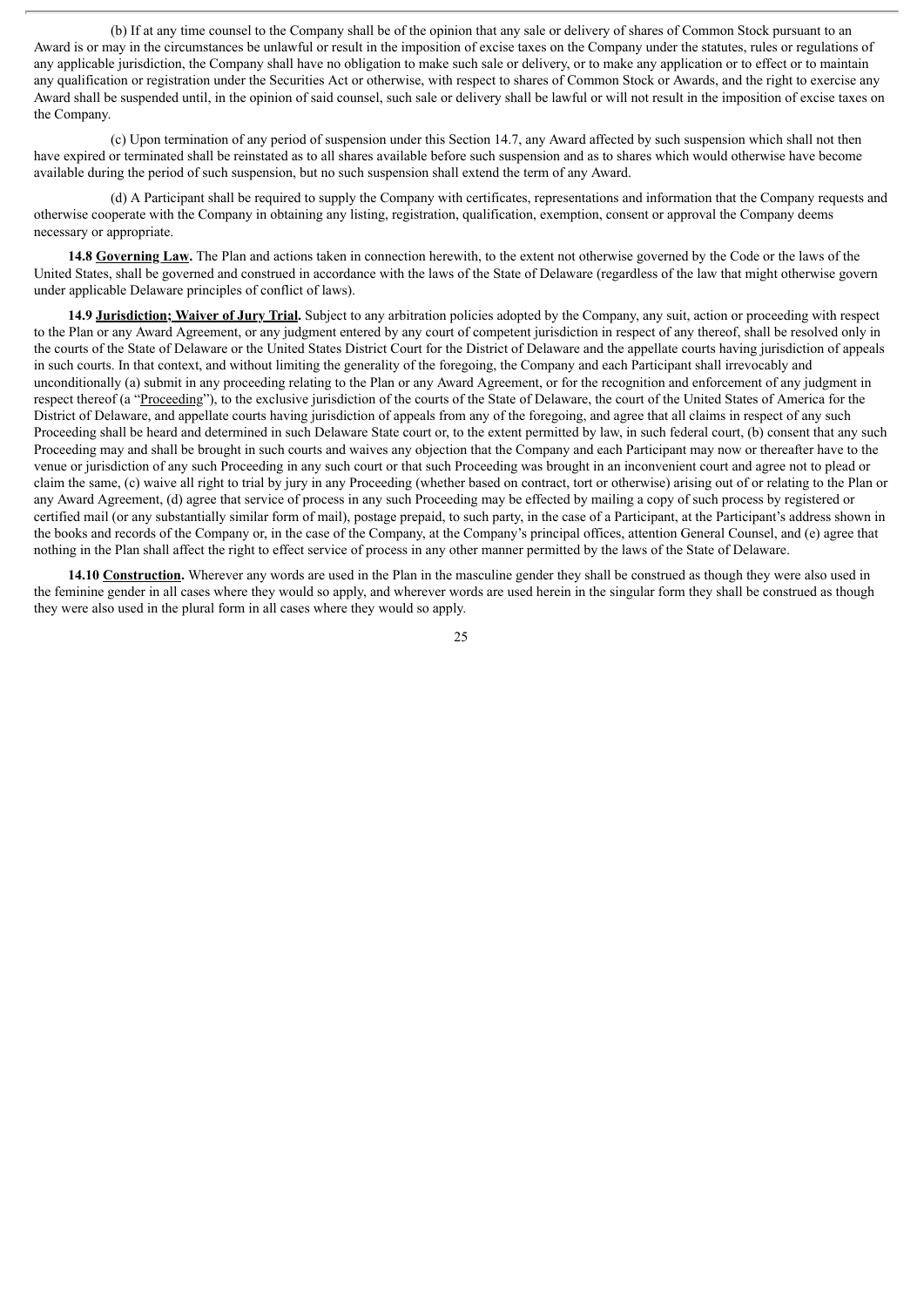**14.11 Other Benefits**. No Award granted or paid out under the Plan shall be deemed compensation for purposes of computing benefits under any retirement plan of the Company or its Affiliates nor affect any benefit under any other benefit plan now or subsequently in effect under which the availability or amount of benefits is related to the level of compensation.

**14.12 Costs.** The Company shall bear all expenses associated with administering the Plan, including expenses of issuing Common Stock pursuant to Awards hereunder.

**14.13 No Right to Same Benefits.** The provisions of Awards need not be the same with respect to each Participant, and such Awards to individual Participants need not be the same in subsequent years.

**14.14 Death/Disability.** The Company (or, in the case of a Participant subject to Section 16 of the Exchange Act, the Committee) may in its discretion require the transferee of a Participant to supply it with written notice of the Participant's death or Disability and to supply it with a copy of the will (in the case of the Participant's death) or such other evidence as the Company or the Committee, as applicable, deems necessary to establish the validity of the transfer of an Award. The Company (or, in the case of a Participant subject to Section 16 of the Exchange Act, the Committee) may also require that the agreement of the transferee to be bound by all of the terms and conditions of the Plan.

**14.15 Section 16(b) of the Exchange Act.** All elections and transactions under the Plan by persons subject to Section 16 of the Exchange Act involving shares of Common Stock are intended to comply with any applicable exemptive condition under Rule 16b-3. The Committee may establish and adopt written administrative guidelines, designed to facilitate compliance with Section 16(b) of the Exchange Act, as it may deem necessary or proper for the administration and operation of the Plan and the transaction of business thereunder.

**14.16 Section 409A of the Code.** The Plan is intended to be exempt from or comply with the applicable requirements of Section 409A of the Code and shall be limited, construed and interpreted in accordance with such intent. To the extent that any Award is subject to Section 409A of the Code, it shall be paid in a manner that will comply with Section 409A of the Code, including proposed, temporary or final regulations or any other guidance issued by the Secretary of the Treasury and the Internal Revenue Service with respect thereto. Notwithstanding anything herein to the contrary, any provision in the Plan that is inconsistent with Section 409A of the Code shall be deemed to be amended to comply with Section 409A of the Code and to the extent such provision cannot be amended to comply therewith, such provision shall be null and void. The Company shall have no liability to a Participant, or any other party, if an Award that is intended to be exempt from, or compliant with, Section 409A of the Code is not so exempt or compliant or for any action taken by the Committee or the Company and, in the event that any amount or benefit under the Plan becomes subject to penalties under Section 409A of the Code, responsibility for payment of such penalties shall rest solely with the affected Participants and not with the Company. Notwithstanding any contrary provision in the Plan or Award Agreement, any payment(s) of "nonqualified deferred compensation" (within the meaning of Section 409A of the Code) that are otherwise required to be made under the Plan to a "specified employee" (as defined under Section 409A of the Code) as a result of such employee's separation from service (other than a payment that is not subject to Section 409A of the Code) shall be delayed for the first six (6) months following such separation from service (or, if earlier, the date of death of the specified employee) and shall instead be paid (in a manner set forth in the Award Agreement) upon expiration of such delay period.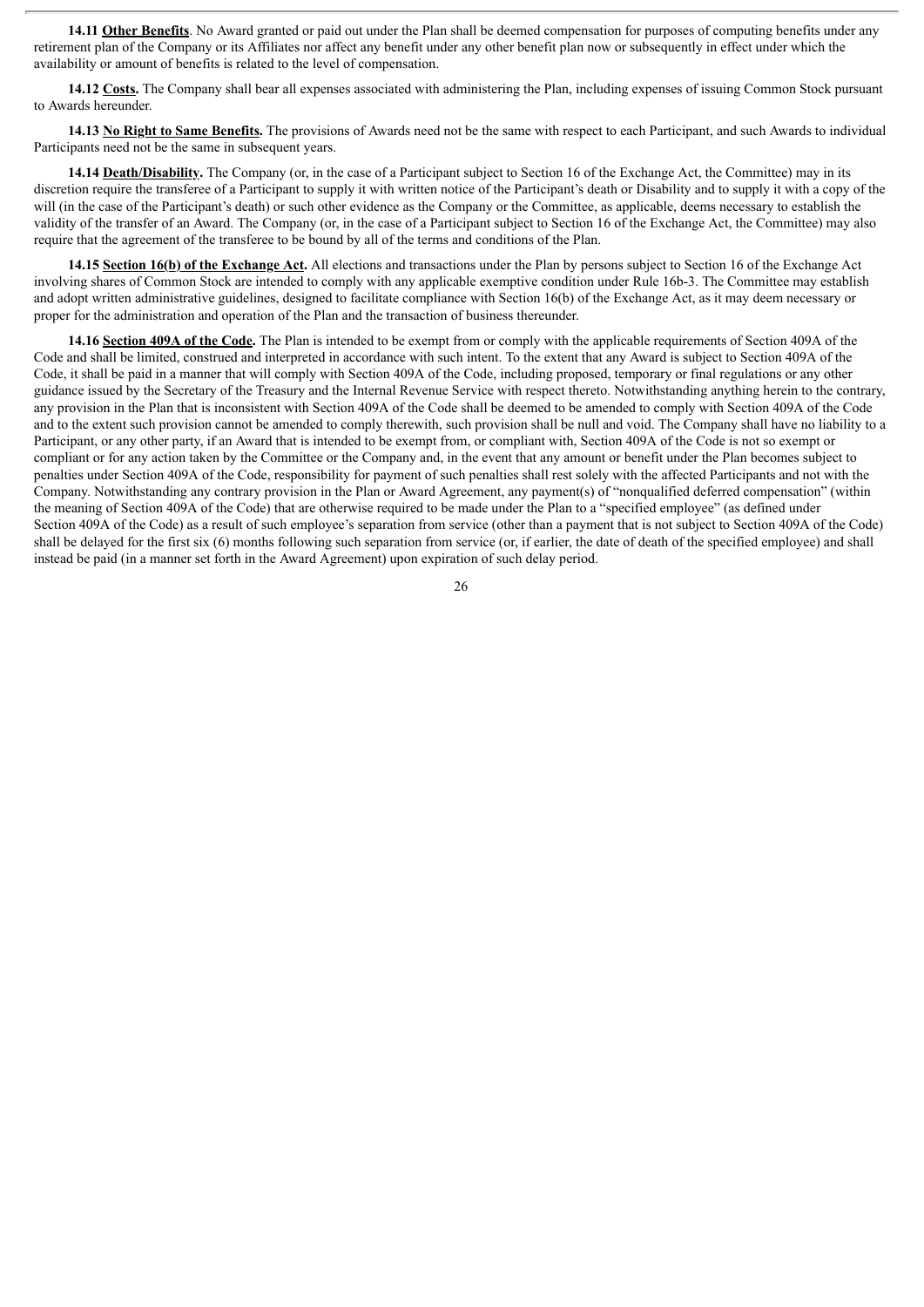**14.17 Successor and Assigns.** The Plan shall be binding on all successors and permitted assigns of a Participant, including, without limitation, the estate of such Participant and the executor, administrator or trustee of such estate.

**14.18 Severability of Provisions.** If any provision of the Plan shall be held invalid or unenforceable, such invalidity or unenforceability shall not affect any other provisions hereof, and the Plan shall be construed and enforced as if such provisions had not been included.

**14.19 Payments to Minors, Etc.** Any benefit payable to or for the benefit of a minor, an incompetent person or other person incapable of receipt thereof shall be deemed paid when paid to such person's guardian or to the party providing or reasonably appearing to provide for the care of such person, and such payment shall fully discharge the Committee, the Board, the Company, its Affiliates and their employees, agents and representatives with respect thereto.

**14.20 Headings and Captions.** The headings and captions herein are provided for reference and convenience only, shall not be considered part of the Plan, and shall not be employed in the construction of the Plan.

**14.21 Company Recoupment of Awards.** A Participant's rights with respect to any Award hereunder shall in all events be subject to (i) any right that the Company may have under any Company recoupment policy or other agreement or arrangement with a Participant in effect as of the date of grant, or (ii) any right or obligation that the Company may have regarding the clawback of compensation under applicable law or regulation including, without limitation, Section 10D of the Exchange Act and any applicable rules and regulations promulgated thereunder, the Dodd-Frank Wall Street Reform and Consumer Protection Act and implementing rules and regulations thereunder or any rules of the principal national securities exchange in the United States on which the Company's securities are traded.

**14.22 Foreign Employees.** Without amending this Plan, the Committee may grant awards to eligible persons who are foreign nationals and/or reside outside of the United States on such terms and conditions different from those specified in this Plan as may in the judgment of the Committee be necessary or desirable to foster and promote achievement of the purposes of this Plan and, in furtherance of such purposes the Committee may make such modifications, amendments, procedures, subplans and the like as may be necessary or advisable to comply with provisions of laws in other countries or jurisdictions in which the Company or its Affiliates operates or has employees.

# **ARTICLE XV EFFECTIVE DATE OF PLAN**

This Plan shall be submitted to the stockholders of the Company for approval at the Company's 2022 annual meeting of stockholders and, if approved in accordance with applicable law, shall become effective as of the date on which the Plan was approved by the Company's stockholders (the "Effective Date").

#### **ARTICLE XVI TERM OF PLAN**

This Plan shall terminate as of the first annual meeting of the Company's stockholders to occur on or after the tenth anniversary of the Effective Date, unless terminated earlier by the Board. Termination of this Plan shall not affect the terms or conditions of any Award granted prior to termination and Awards previously granted shall remain outstanding in accordance with the applicable terms and conditions of the underlying Award Agreements.